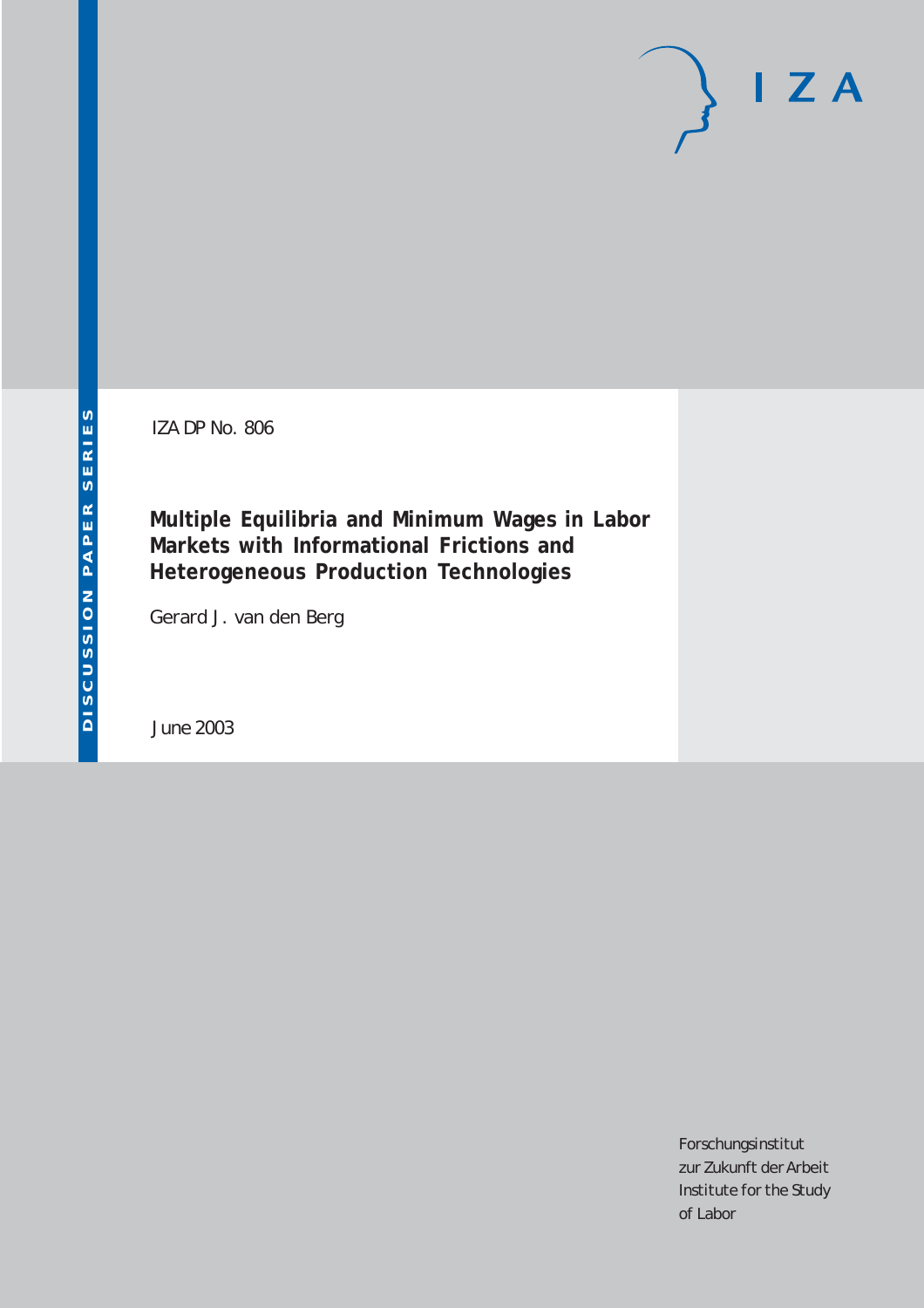# **Multiple Equilibria and Minimum Wages in Labor Markets with Informational Frictions and Heterogeneous Production Technologies**

**Gerard J. van den Berg** 

*Free University of Amsterdam, Tinbergen Institute, IFAU-Uppsala, INSEE-CREST, CEPR and IZA Bonn* 

> Discussion Paper No. 806 June 2003

> > IZA

P.O. Box 7240 D-53072 Bonn Germany

Tel.: +49-228-3894-0 Fax: +49-228-3894-210 Email: [iza@iza.org](mailto:iza@iza.org)

This Discussion Paper is issued within the framework of IZA's research area *Evaluation of Labor Market Policies and Projects.* Any opinions expressed here are those of the author(s) and not those of the institute. Research disseminated by IZA may include views on policy, but the institute itself takes no institutional policy positions.

The Institute for the Study of Labor (IZA) in Bonn is a local and virtual international research center and a place of communication between science, politics and business. IZA is an independent, nonprofit limited liability company (Gesellschaft mit beschränkter Haftung) supported by Deutsche Post World Net. The center is associated with the University of Bonn and offers a stimulating research environment through its research networks, research support, and visitors and doctoral programs. IZA engages in (i) original and internationally competitive research in all fields of labor economics, (ii) development of policy concepts, and (iii) dissemination of research results and concepts to the interested public. The current research program deals with (1) mobility and flexibility of labor, (2) internationalization of labor markets, (3) welfare state and labor market, (4) labor markets in transition countries, (5) the future of labor, (6) *evaluation of labor market policies and projects* and (7) general labor economics.

IZA Discussion Papers often represent preliminary work and are circulated to encourage discussion. Citation of such a paper should account for its provisional character. A revised version may be available on the IZA website ([www.iza.org](http://www.iza.org/)) or directly from the author.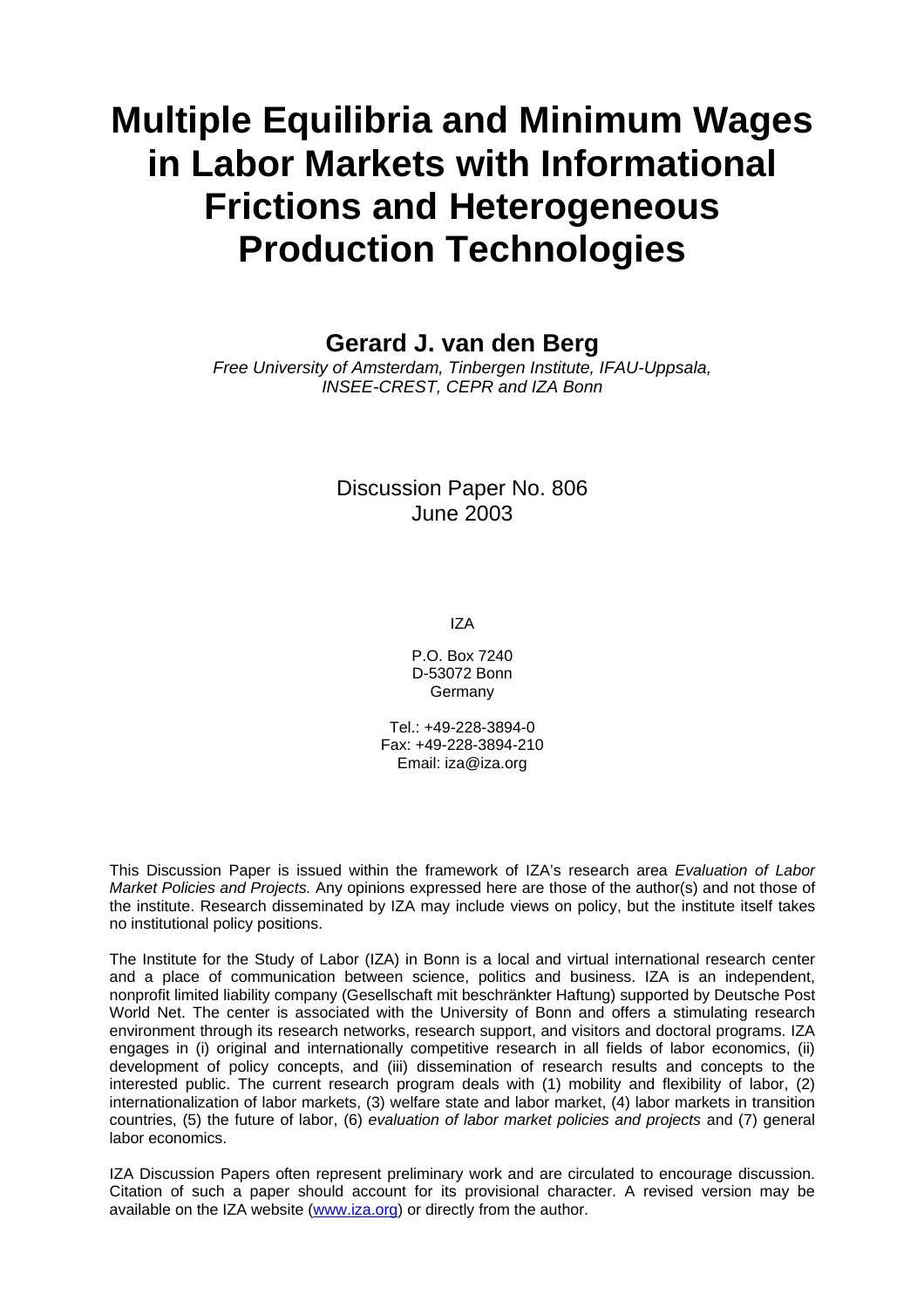IZA Discussion Paper No. 806 June 2003

# **ABSTRACT**

# **Multiple Equilibria and Minimum Wages in Labor Markets with Informational Frictions and Heterogeneous Production Technologies**[∗](#page-2-0)

It is often argued that a mandatory minimum wage is binding only if the wage density displays a spike at it. In this paper we analyze a model with search frictions and heterogeneous production technologies, in which imposition of a minimum wage affects wages even though, after imposition, the lowest wage in the market exceeds the minimum wage. The model has multiple equilibria as a result of the fact that the reservation wage of the unemployed and the lowest production technology in use affect each other. Imposition of a minimum wage may improve social welfare.

JEL Classification: J3, D83, J42, J6, C72

Keywords: wages, productivity, job search, unemployment, imperfect information, equilibrium, labor market policy, matching, congestion

Gerard J. van den Berg Department of Economics Free University of Amsterdam De Boelelaan 1105 1081 HV Amsterdam The Netherlands Email: [gjvdberg@xs4all.nl](mailto:gjvdberg@xs4all.nl)

 $\overline{a}$ 

<span id="page-2-0"></span><sup>∗</sup> Many thanks to Randall Wright for comments that substantially improved the paper. Also thanks to two anonymous Referees, Katarina Richardson, Audra Bowlus, Jim Albrecht, Arie Kapteyn, and participants at the SED 1999 meeting and at seminars and workshops at Chicago, Bonn, Aarhus, Maastricht, and Amsterdam, for very useful comments.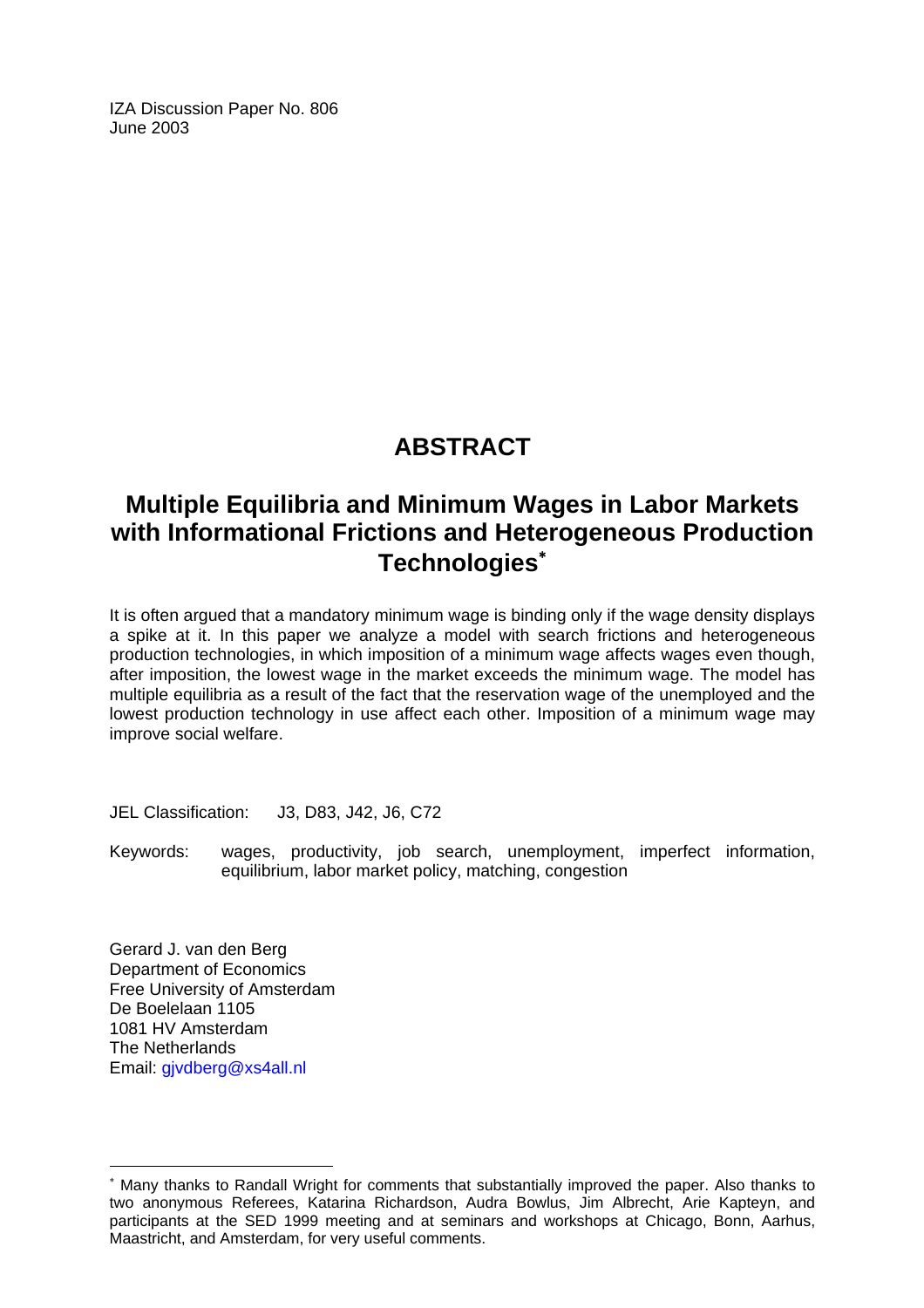### 1 Introduction

The effect of a minimum wage on unemployment has been subject of a large number of empirical studies2 . To provide a theoretical explanation of a zero (or negative) effect, Card and Krueger (1995) hint at monopsony models of the labor market. Monopsony power is generated by informational frictions or search frictions.<sup>3</sup> Basically, if firms pay wages that are strictly smaller than the productivity level of the workers then they can still maintain a positive workforce and earn a profit, because it takes time for the workers to find a better paying job. The imposition of a mandatory minimum wage reduces the degree to which employers can exploit their monopsony power. In a basic equilibrium search model framework, this shifts the whole wage distribution upward, but unemployment is not necessarily affected (see Van den Berg and Ridder, 1998). In more general frameworks, unemployment decreases if the upward shift of the wage distribution induces unemployed workers to accept jobs more frequently (see Burdett and Mortensen, 1998, and Bontemps, Robin and Van den Berg, 1999) or increase their search intensity. In this context, a minimum wage can have the additional beneficial effect of driving out less productive firms (see Eckstein and Wolpin, 1990).

All of these effects concern comparative-statics results in equilibrium search models of the labor market (see below for a discussion of the literature). In this paper we examine a minimum wage effect that has not been detected before. This effect follows from the existence of multiple candidate equilibria on the labor market, in the context of informational frictions and dispersion of firms' production technologies. To understand the existence of multiple equilibria intuitively, note first of all that a wage offer by a firm must be in between the reservation wage of the unemployed and the productivity level of the firm. Then, basically, a labor market has *either*  $(1)$  high-productivity as well as low-productivity firms,

<sup>2</sup>See Brown, Gilroy and Kohen (1982) for a survey of research up to the early eighties and Card and Krueger (1995) for a more recent survey.

<sup>3</sup>See Boal and Ransom (1997) and Manning (2003) for recent surveys on monopsony.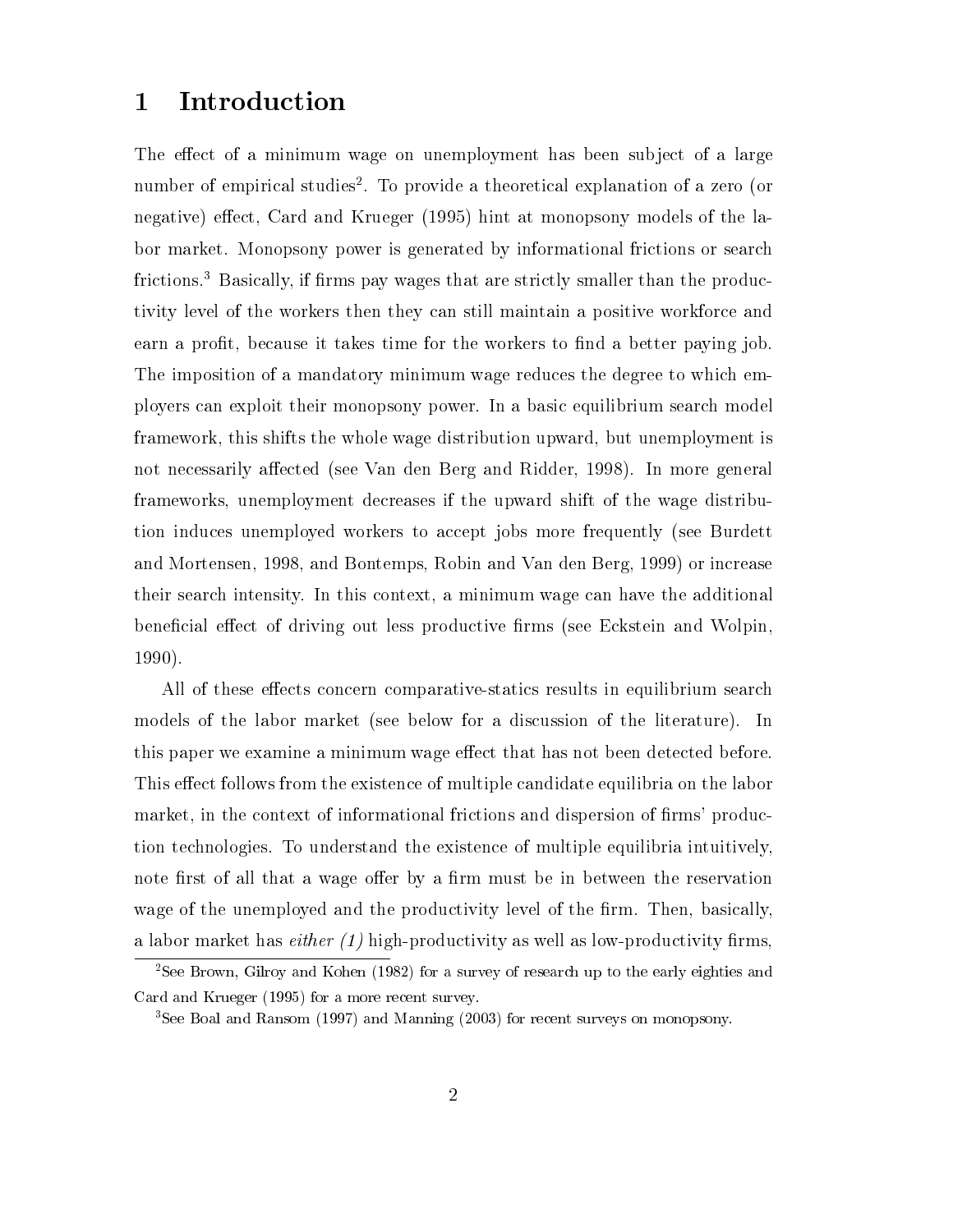with unemployed workers using a low reservation wage, or  $(2)$  high-productivity firms only, with unemployed workers using a high reservation wage. In the second equilibrium, the high reservation wage acts as a binding lower bound on the set of production technologies that enable a positive profit per worker. It rules out production at a low productivity level. Now, in general (i.e., in both equilibria), part of the rent of production is distributed to the workers in the form of the wage. The resulting wage distribution for the second equilibrium dominates the wage distribution in the first equilibrium. This in turn justifies the higher reservation wage in the second equilibrium.

It is important to take into account that the job offer arrival rates for the workers may depend on the measure of active firms in the economy by way of the matching technology in the labor market. If the measure of firms decreases then the contact rate for workers may decrease as well. If this is ignored then the reservation wage of the unemployed in the second equilibrium may be overestimated.

Now suppose that the labor market is in the first equilibrium, and consider the imposition of a minimum wage exceeding the productivity level of the lowproductivity firms. The latter will go bankrupt, and the resulting equilibrium is the second equilibrium, with on average higher wages and more efficient production. If the minimum wage is subsequently abolished, the labor market may not deviate from the second equilibrium. So then a temporary imposition or increase of the minimum wage is sufficient to force the labor market from the unfavorable to the favorable equilibrium.

The empirical research on minimum wage effects generally assumes that a minimum wage is binding only if the wage density is observed to display a spike at it. This spike is thought to represent jobs with productivity at or above the minimum wage as well as below the minimum wage. The latter jobs may exist temporarily because of job protection legislation or because of the fact that factor substitution and investment take time. If a spike is absent then, by analogy to the competitive model, it is argued that workers and wages are only marginally affected by a change in the minimum wage. The analysis in the present paper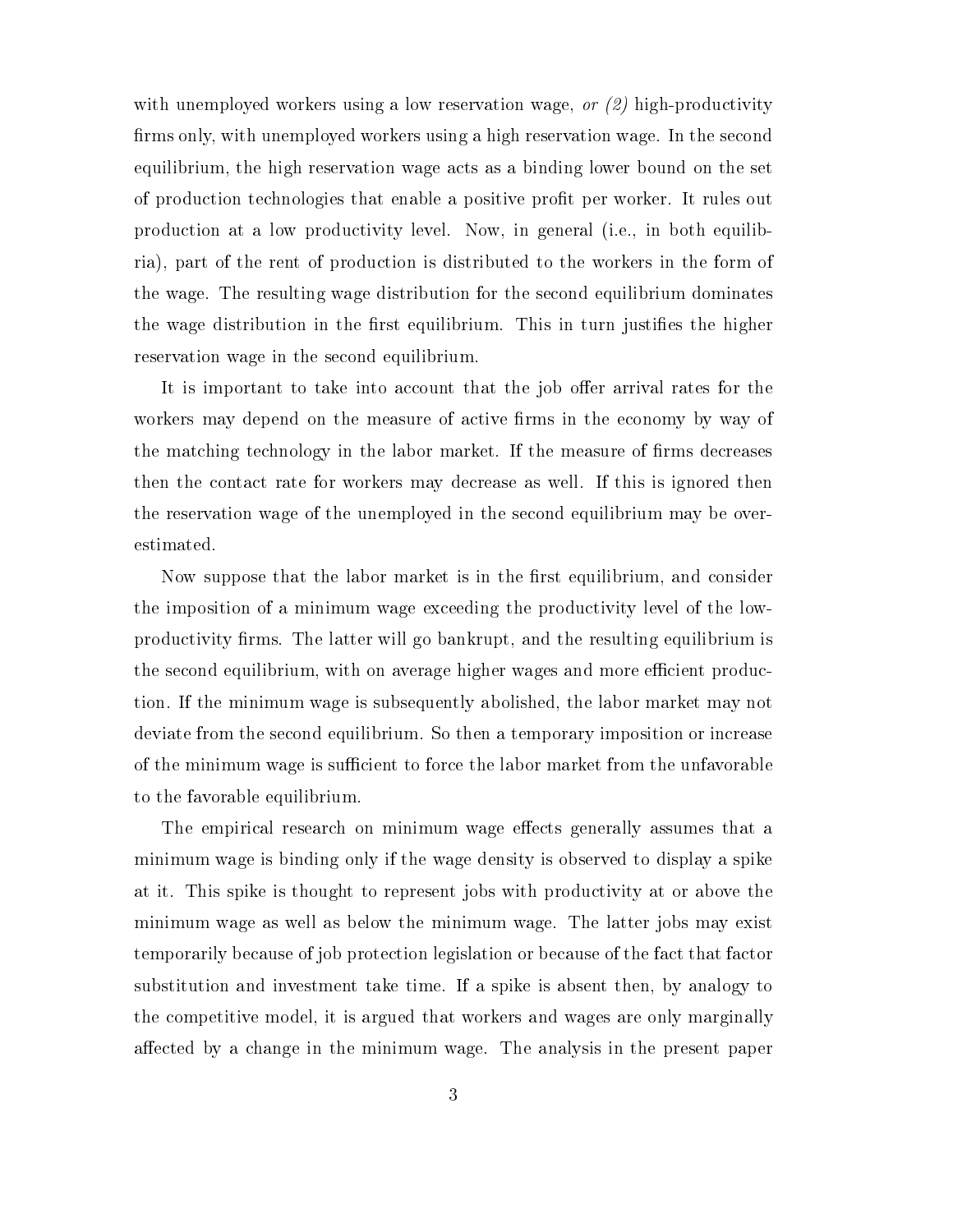has radically different implications. First, if the imposition of a minimum wage changes the equilibrium outcome, then the wage density in the new equilibrium does not necessarily have a spike at the lowest wage. Indeed, the lowest wage can be strictly larger than the mandatory minimum wage, even if productivity is continuously distributed across firms. Our results are thus consistent with data on repeated cross-sections showing that the minimum wage level affects the shape of the wage density even though the latter does not have a spike at the minimum wage level (see e.g. Ostros, 1994, who examines Swedish data). Second, if there are multiple equilibria then the abolishment of the minimum wage may not affect the equilibrium. This could lead to the erroneous conclusion that the minimum wage was therefore irrelevant.

During the past decade, the theoretical and empirical analysis of equilibrium search models has become widespread (see surveys by Van den Berg, 1999, and Mortensen and Pissarides, 1999). Most of this literature builds on Burdett and Mortensen (1998) and Mortensen (1990), who develop a model with homogeneous workers and firms in which workers are allowed to search on the job, and who extend this model by introducing heterogeneity. In the homogeneous model, the possibility of on-the-job search is a sufficient condition for wage dispersion in equilibrium. In that case, job-to-job transitions are important for maintaining the workforce of a firm. The resulting models satisfy a large number of stylized facts of the labor market, particularly concerning the relations between job durations, wages, and the sizes of firms (see e.g. Ridder and Van den Berg, 1997).

In this paper we adopt the Mortensen (1990) model in which workers search on the job and and production technologies are dispersed across firms. Bowlus,

<sup>4</sup>Absence of a spike could also be the result of measurement errors in wage data. But in that case one would still expect probability mass in a small interval around the minimum wage and many wage observations below that. Absence of probability mass around the minimum wage could also be the result of wages being bargained to lie halfway a worker threshold value just below the minimum wage and a firm threshold value that is much higher, but in that case the minimum wage has no effect (and it has to be assumed that there are no firms with threshold values just above the minimum wage).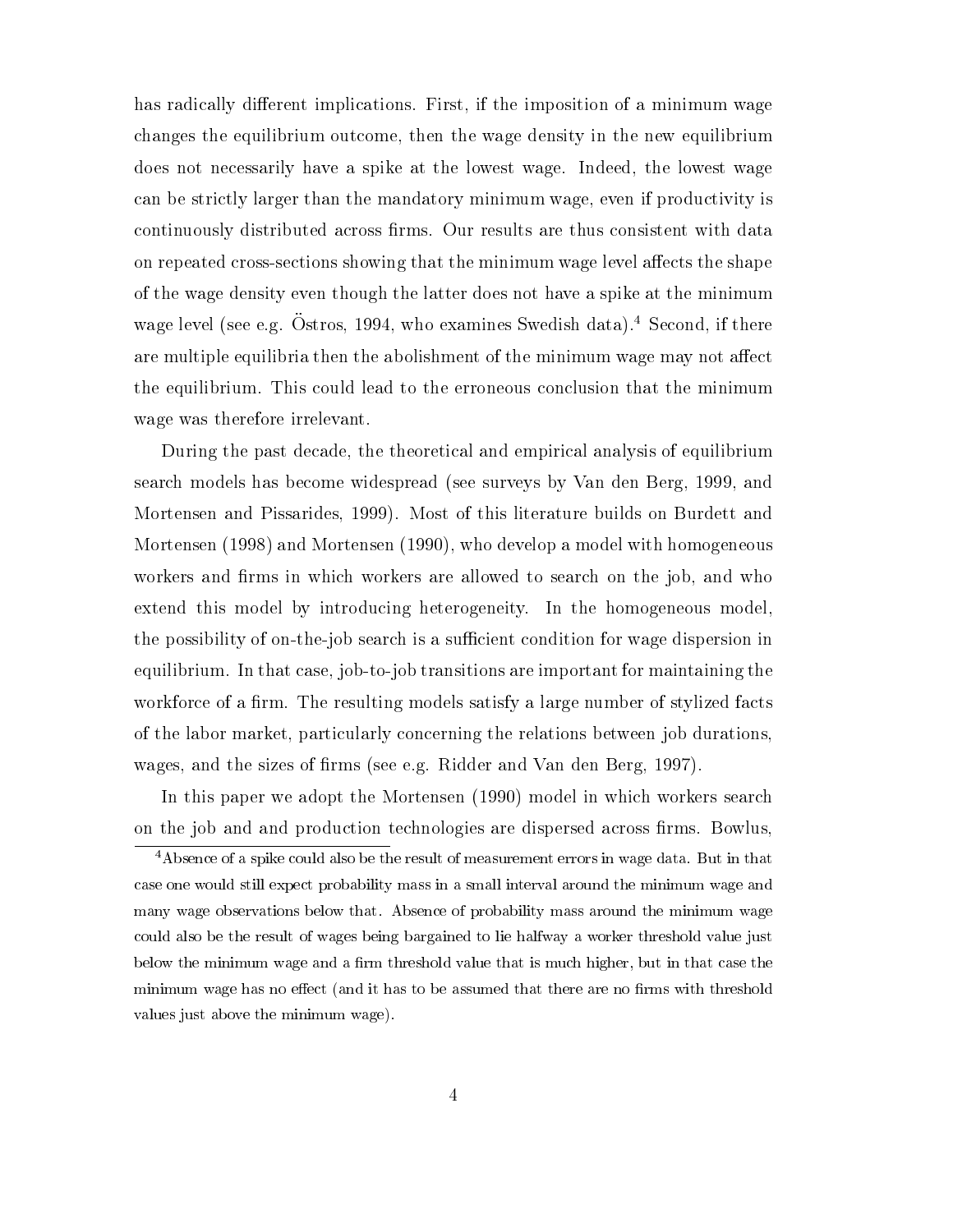Kiefer and Neumann (1995, 2001), Bowlus (1997), and Bunzel et al. (2001), amongst others, estimate this model allowing for a finite number of different firm types. They argue that in general a rather small number of firm types gives a reasonable fit to the main quantiles of the wage distribution. For expositional reasons, we mostly assume that there are two possible productivity levels. This model is sufficiently rich for our purposes, apart from the fact that we have to make the contact rates dependent on the measure of agents in the market. We show that the results also apply in the case of a continuous productivity distribution.

The above literature has not shown multiplicity of equilibrium, or for that sake the possibility that equilibrium may switch in response to policy changes. Mortensen (1990) derives properties of the equilibrium solutions. Bontemps, Robin and Van den Berg (2000) analyze a model with a continuous distribution of different production technologies. This model is able to give a perfect fit to wage data, but due to its complexity it is less amenable to a formal analysis of conditions for multiplicity of equilibrium.

The multiplicity does not depend on the assumption that firms post wages; it also occurs in wage bargaining models, like in the models of Mortensen (1999) and Acemoglu (2001). In equilibrium search and matching models, multiplicity typically reflects a coordination failure. The "eagerness" with which participants at one side of the market engage in their rent-seeking behavior depends on the "eagerness" of the participants at the other side (and on their composition), and vice versa. In this sense there is a similarity to multiplicity results in Diamond (1982), Burdett and Coles (1997), Burdett and Wright (1998), Masters (1999), and Burdett, Lagos and Wright (2002).

The outline of the paper is as follows. In Section 2 we present the model. In Section 3 we derive the candidate equilibria, we derive multiplicity in model extensions, and we demonstrate the empirical importance of multiplicity. Section 4 deals with the effects of changes in the minimum wage. Section 5 concludes.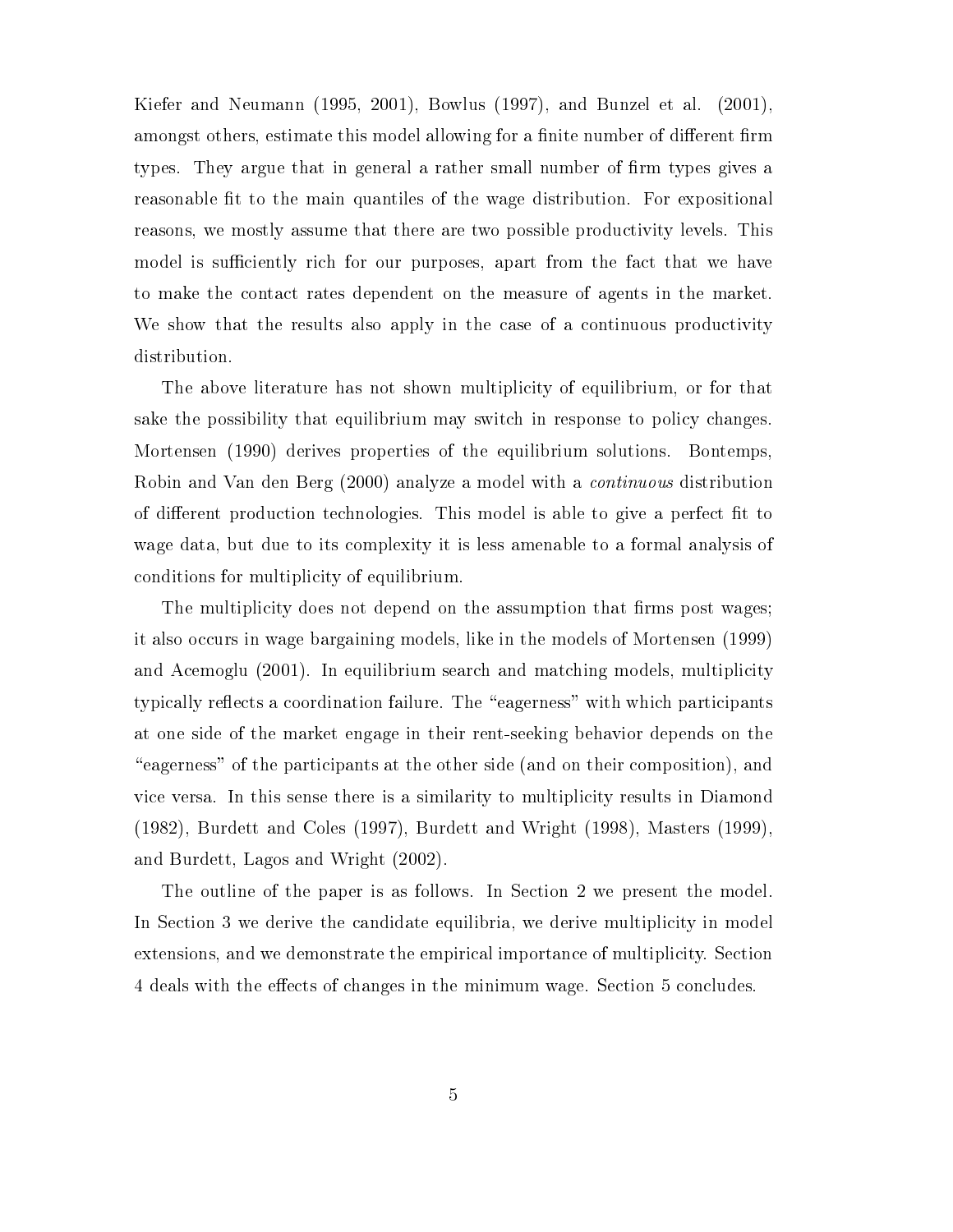### 2 The model framework

Because most of the model framework is discussed in Mortensen (1990) as well as in subsequent theoretical and empirical studies, the present exposition can be brief. The model considers a labor market consisting of a continuum of workers and firms. The measure of workers is denoted by  $m$ , and the measure of unemployed workers by  $u$ . In Mortensen (1990), the measure of firms is normalized to one. Here, we must be more explicit on this. In a given steady-state equilibrium, there can be active (profitable) firms as well as non-active latent firms that may be active in another equilibrium. We assume that the total measure of firms (active or potentially active) is fixed, for example because it is determined by capital endowments, and we denote this measure by n.

The supply side of the model is equivalent to a standard partial job search model with on-the-job search (see Mortensen, 1986). Workers obtain wage offers, which are random drawings from the wage offer distribution  $F(w)$ , at a rate  $\lambda_0$ when unemployed and  $\lambda_1$  when employed. At this stage we do not yet specify how these depend on the measure of agents in the market. Whenever an offer arrives, the decision has to be made whether to accept it or to reject it and search further for a better offer. Firms post wage offers and they do not bargain over the wage. Layoffs accrue at the constant exogenous rate  $\delta$ <sup>5</sup>. The opportunity cost of employment is denoted by  $b$  and is assumed to be constant across individuals and to be inclusive of unemployment benefits and search costs. We take  $0 <$  $\lambda_0, \lambda_1, \delta < \infty$  and  $b \geq 0.6$  The optimal acceptance strategy for the unemployed is then characterized by a reservation wage  $\phi$  satisfying

$$
\phi = b + (\lambda_0 - \lambda_1) \int_{\phi}^{\infty} \frac{1 - F(w)}{\delta + \lambda_1 (1 - F(w))} dw \tag{1}
$$

It is not difficult to show that this equation gives a unique solution for  $\phi$  given

<sup>&</sup>lt;sup>5</sup>The separation rate  $\delta$  can be interpreted to capture an idiosyncratic instantaneous large decrease in the productivity of the worker in his current job.

<sup>6</sup>For expositional reasons we restrict attention to the limiting case in which the discount rate is infinitesimally small. The results are robust with respect to this.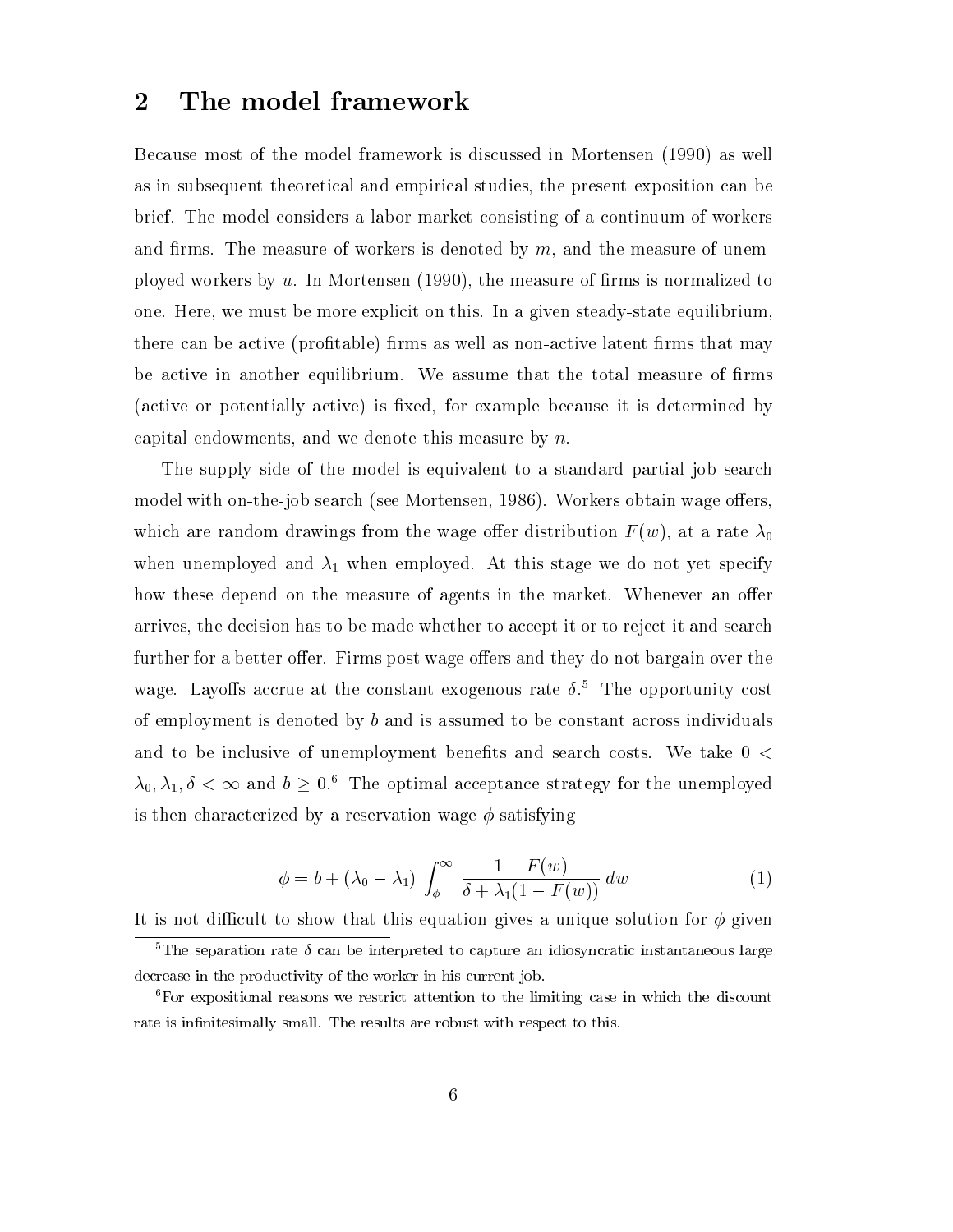the other variables and functions.<sup>7</sup> Unemployed workers accept any wage offer exceeding their reservation wage, and employed workers accept any wage offer exceeding their current wage. As usual, we assume for expositional convenience that unemployed workers also accept wage offers equal to  $\phi$ .

Now consider flows of workers. Active firms do not offer a wage below  $\phi$ . so that all wage offers will be acceptable for the unemployed. Consequently, the flow from unemployment to employment is  $\lambda_0 u$ . The flow from employment to unemployment is  $\delta(m - u)$ . In a steady state these flows are equal and the resulting rate  $u/m$  of unemployed workers equals

$$
\frac{u}{m} = \frac{\delta}{\delta + \lambda_0}.\tag{2}
$$

Let the distribution of wages paid to a cross-section of employees have distribution function  $G$ . By imposing that the steady state flows into and out of this crosssection are equal it follows that

$$
G(w) = \frac{\delta F(w)}{\delta + \lambda_1 (1 - F(w))}
$$
\n(3)

From the two wage distributions we derive the steady-state supply of labor  $l(w|F)$  to an employer setting a wage w, where we explicitly indicate its dependence on the wages offered by other firms. Somewhat loosely, one may say that this must equal the number of workers earning  $w$  in a steady state, divided by the number of firms paying  $w$  in the steady state. Note that it is assumed that a firm pays the same wage to all of its employees. Let  $n_a$  denote the measure of active firms (this is not a fundamental model determinant but rather an equilibrium outcome). As a result,

$$
l(w|F) = \frac{m-u}{n_a} \frac{\delta(\delta + \lambda_1)}{(\delta + \lambda_1(1 - F(w)))^2}
$$

<sup>&</sup>lt;sup>7</sup>The derivative of the left-hand side with respect to  $\phi$  equals one. If  $\lambda_0 \geq \lambda_1$  then the derivative of the r.h.s. w.r.t.  $\phi$  is negative or zero. If  $\lambda_0 < \lambda_1$  then the derivative of the r.h.s. w.r.t.  $\phi$  is positive and uniformly smaller than one.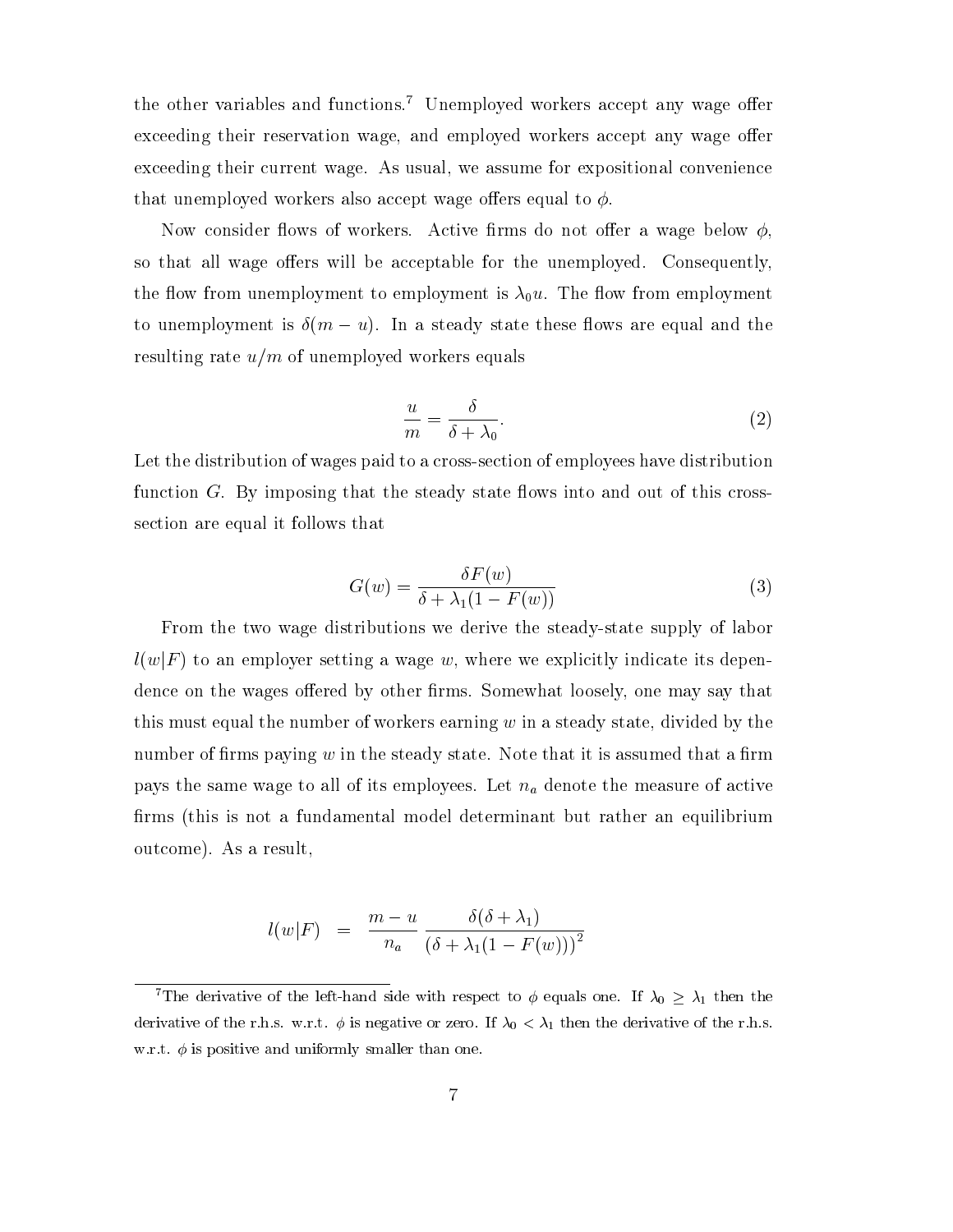$$
= \frac{m\delta\lambda_0(\delta+\lambda_1)}{n_a(\delta+\lambda_0)}\frac{1}{(\delta+\lambda_1(1-F(w)))^2}
$$
(4)

See Bontemps, Robin and Van den Berg (2000) for a formal analysis. The equation above only holds if  $F$  does not have mass points. Further, in this equation, w has of course to exceed  $\phi$  (we do not consider a mandatory minimum wage until Section 4).

Now consider a firm with a flow  $p$  of marginal revenue product generated by employing one worker. For convenience, we assume that  $p$  does not depend on the number of employees, i.e. we assume that the production function is linear in employment. We refer to this firm as a firm of type  $p$  and to  $p$  as the (labor) productivity of this firm. Each firm sets a wage  $w$  so as to maximize its steady-state profit flow  $(p-w)l(w|F)$  given F and given the behavior of workers.

We distinguish between two types of firms in this labor market. Firms of type  $p_2$  ( $p_1$ ) have a production technology that gives them a low (high) labor productivity  $p_2$   $(p_1)$ , with  $p_1 > p_2$ . It should be emphasized that this productivity level is a firm characteristic and not a worker characteristic.<sup>8</sup> A fraction q of the total measure of firms (active or potentially active) consists of type- $p_1$  firms, and the remaining fraction  $1-q$  consists of type- $p_2$  firms. We take  $p_1, p_2$  and q (and therefore the measures both types of firms qn and  $(1-q)n$  to be fixed.<sup>9</sup> We take  $p_1 > b$  and  $0 < q < 1$ .

Mortensen (1990) derives a number of properties of any equilibrium. First of all, the equilibrium wage offer distribution  $F$  has no mass point. Equivalent firms offer different wages but receive the same profit flow. In terms of total profits

<sup>9</sup>For example, these may have been determined by capital endowments. Indeed, Acemoglu and Shimer (2000) show that productivity dispersion can be explained as an equilibrium outcome by letting ex ante homogeneous firms choose their capital before production starts (see also Robin and Roux, 1999). Alternatively, productivity dispersion may be the result of differences in product market power. Mortensen (2000) provides an explanation based on the choice of match-specic capital. However, such productivity dispersion does not lead to multiple equilibria.

<sup>8</sup>Here, one may think of a market in which individuals with a certain level of education are employable in two different occupations. If the firms' profit function is additive in occupation types then without loss of generality a single firm may employ different occupations.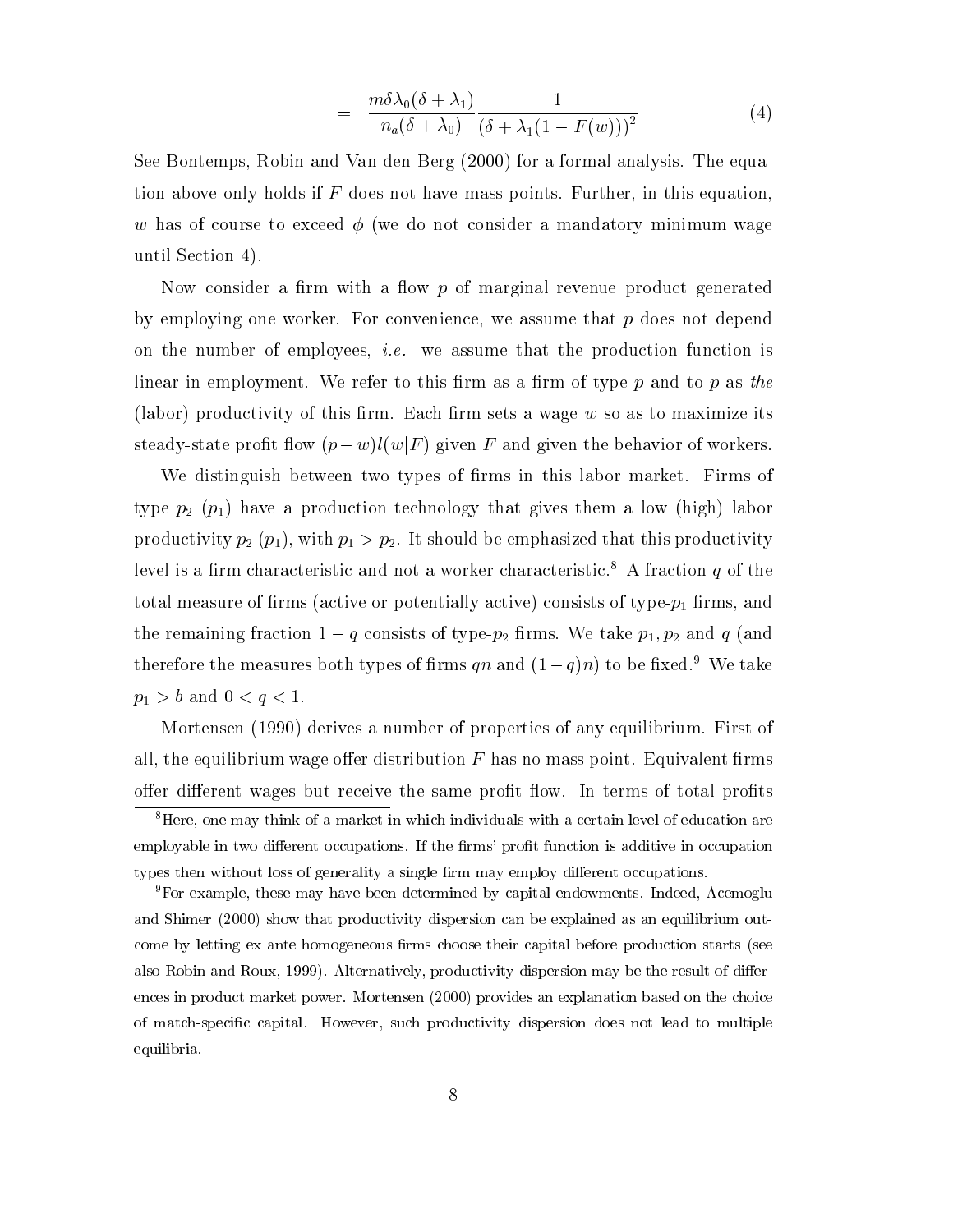of a firm, there is a trade-off between the profit per worker and the steady-state number of workers at the firm. A second property is that profit-maximizing wages for type- $p_1$  employers are larger than profit-maximizing wages for type- $p_2$ employers, if both types are active, and there is no gap between the corresponding parts of the support of  $F$ . Indeed, firms with a higher labor productivity offer higher wages, have a larger labor force and have larger profit flows than firms with lower labor productivity. A third property is that the lowest wage in the market  $\underline{w}$  equals the reservation wage  $\phi$  of the unemployed.

We now specify  $\lambda_0$  and  $\lambda_1$  as functions of the measures of active agents in the market. If the measure of active firms decreases then, on the one hand, there are less firms to be sampled by workers. On the other hand, the remaining firms will be larger (they will have larger labor forces) so they may well be easier to locate by searching workers. The values of  $\lambda_0$  and  $\lambda_1$  are only independent of  $n_a$  if these effects exactly counterbalance. To proceed, we assume that the flow of contacts between workers and employers is a function  $M(.)$  of the "effective" measure of searching workers and the measure of vacancies. In line with the literature, this function is called the matching function (although "contact function" would be a more appropriate name). Consider the second argument of  $M(.,.)$ . All active firms always want to expand, as the profit per additional worker is always strictly positive. These firms always have a vacancy, and they wait passively for searching workers. Thus, the measure of vacancies equals the measure  $n_a$  of active firms. Now consider the first argument of  $M(.,.)$ . All workers always search for (better) jobs. The "effective" measure of searching workers may differ from the measure of searching workers  $m$  because employed workers may have a different search intensity than unemployed workers. We assume that all workers' search intensities are always at their physical maximum, which depends on the worker's labor market state but does not vary across workers. Let  $\alpha > 0$  denote the relative search efficiency of employed workers in comparison to unemployed workers. Then the effective measure of searching workers can be written as  $u + \alpha(m - u)$ . It follows that we can write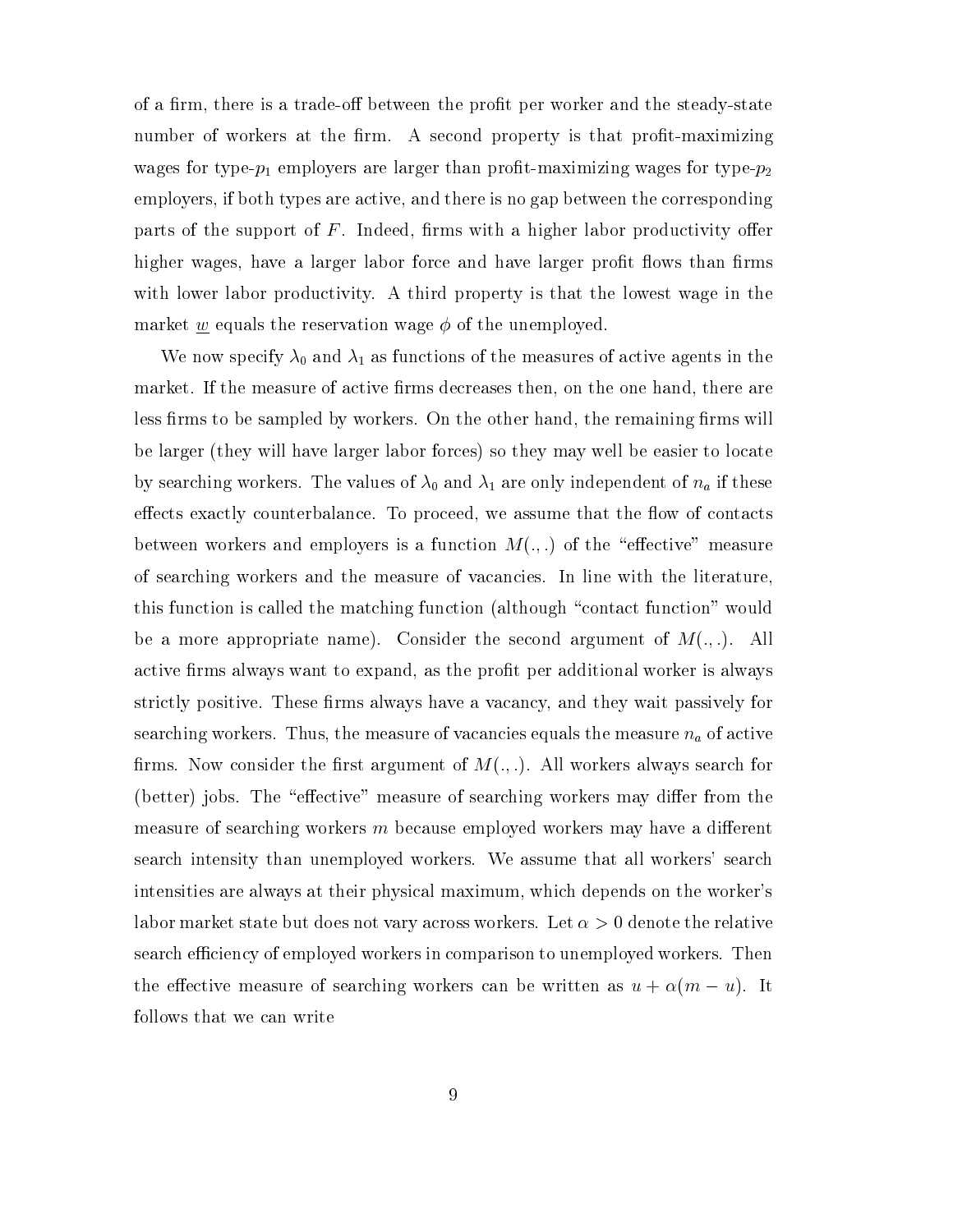$$
\lambda_0 = \frac{M(u + \alpha(m - u), n_a)}{u + \alpha(m - u)}, \quad \lambda_1 = \frac{M(u + \alpha(m - u), n_a)}{u + \alpha(m - u)} \cdot \alpha \tag{5}
$$

so that  $\alpha \equiv \lambda_1/\lambda_0$ .

We assume that  $M(.,.)$  displays constant returns to scale (CRS), which is in line with the empirical literature on matching functions for the labor market (see e.g. Mortensen and Pissarides, 1999). In particular, we adopt a CRS Cobb-Douglas specification,

$$
M(u + \alpha(m - u), n_a) = \mu \cdot (u + \alpha(m - u))^{1-\beta} n_a^{\beta} \tag{6}
$$

For ease of exposition we rule out that  $\beta = 1$ , so that  $0 \leq \beta < 1$ . Later on we also examine increasing and decreasing returns to scale specications.

## 3 Candidate equilibria

In this section we show that the model of Section 2 can have multiple candidate equilibria. In one equilibrium, all active firms are type- $p_1$  firms, whereas in another, both types are active. The number of candidate equilibria is exhausted by a third equilibrium in which only a fraction of the type- $p_2$  firms is active.

We are concerned with non-cooperative steady-state equilibria. Somewhat loosely, such equilibria can be thought to consist of a reservation wage  $\phi$  and a wage offer distribution F such that (i)  $\phi$  satisfies (1) given F, (ii) F follows from the firms' maximizations of their own steady-state profit flows, and  $(iii)$  the job offer arrival rates satisfy (5), with  $n_a$  being the measure of firms that make a positive profit and  $u$  satisfying  $(2)$ .

### 3.1 Only high-productivity firms

We start by assuming that only type- $p_1$  firm types are active in equilibrium. This must be verified, by checking whether in equilibrium  $\phi > p_2$ . If the latter does not hold then there is an incentive for type- $p_2$  firms to enter the market. We derive the equilibrium solution as follows: first derive the wage offer distribution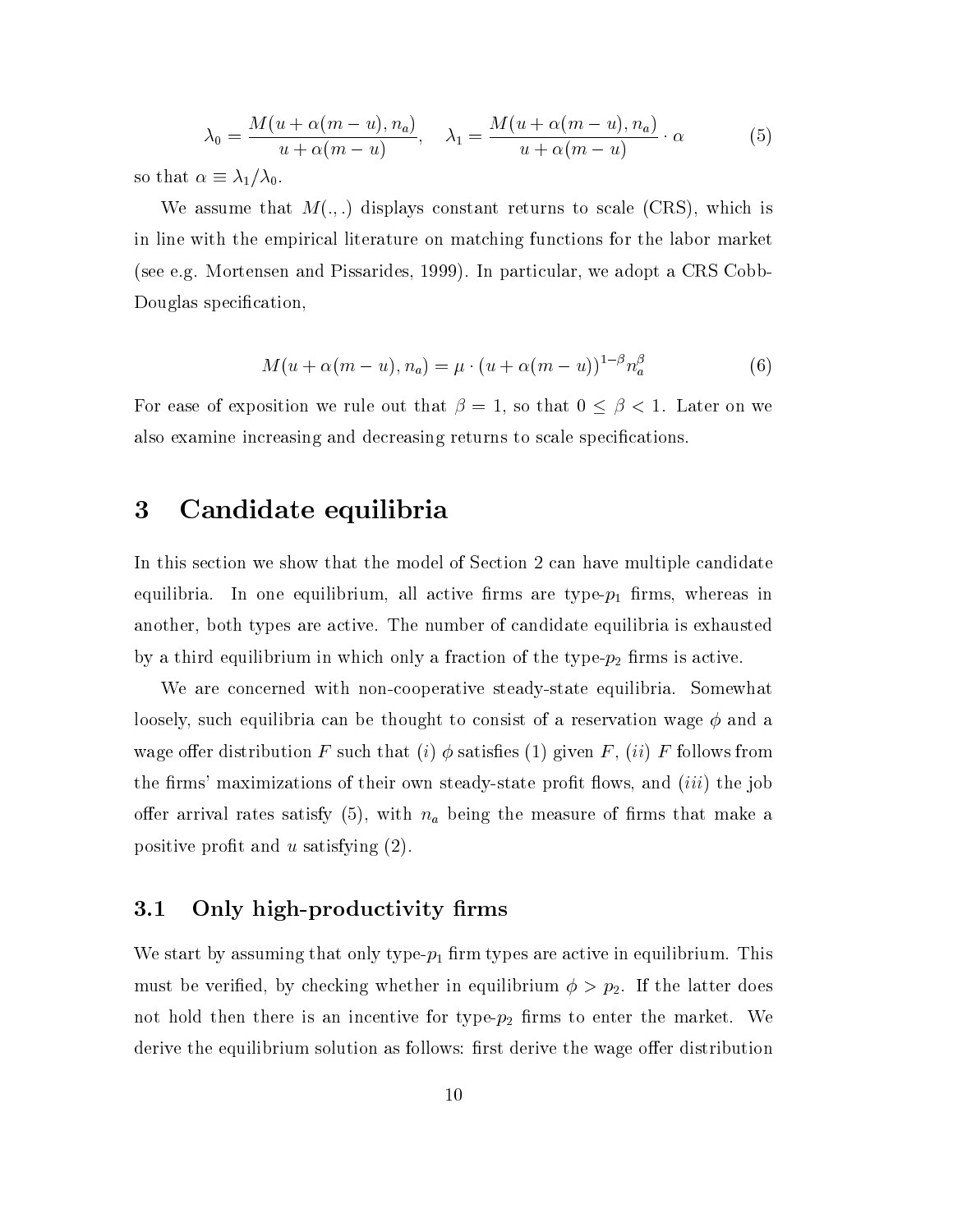for a given unknown  $\phi$  and given  $\lambda_i$ . Then calculate the actual reservation wage by substituting the wage offer distribution into equation  $(1)$ . Finally, substitute equations (5) for  $\lambda_i$ , and check whether the resulting  $\phi$  exceeds  $p_2$ .

If only type- $p_1$  firms are active then we have a model with homogeneous firms. The equilibrium in such a model has been solved many times in the literature (see e.g. Burdett and Mortensen, 1998). Note that here the measure  $n_a$  of active firms equals  $qn$ . We obtain that

$$
F(w) = \frac{\delta + \lambda_1}{\lambda_1} \left( 1 - \sqrt{\frac{p_1 - w}{p_1 - \phi}} \right) \tag{7}
$$

F has support  $(\phi, \overline{w})$ , with  $\overline{w} \in (\phi, p_1)$  following from  $F(\overline{w}) = 1$ . Furthermore,

$$
G(w) = \frac{\delta}{\lambda_1} \left( 1 - \sqrt{\frac{p_1 - \phi}{p_1 - w}} \right) \tag{8}
$$

By substituting (7) into (1), it follows that

$$
\phi = \frac{(\delta + \lambda_1)^2 b + (\lambda_0 - \lambda_1)\lambda_1 p_1}{(\delta + \lambda_1)^2 + (\lambda_0 - \lambda_1)\lambda_1} \tag{9}
$$

There is an equilibrium in which only type- $p_1$  firms are active if and only if this  $\phi$  satisfies  $\phi > p_2$ , which holds if and only if

$$
(\lambda_0 - \lambda_1)\lambda_1(p_1 - p_2) > (\delta + \lambda_1)^2(p_2 - b) \tag{10}
$$

where, at this stage, it should be noted that  $\lambda_i \equiv \alpha^i \mu (qn/(u + \alpha(m - u)))^{\beta}$ (with  $i = 0, 1$ ), and u is the equilibrium unemployment. It is straightforward to construct examples where this candidate equilibrium exists. It does not exist if both  $p_2 \geq b$  and  $\alpha > 1$  (so that  $\lambda_1 > \lambda_0$ ). This makes sense: if search in employment is more efficient than search in unemployment then an unemployed worker accepts a job with a wage equal to  $b$ , so then type- $p_2$  firms can make a positive profit.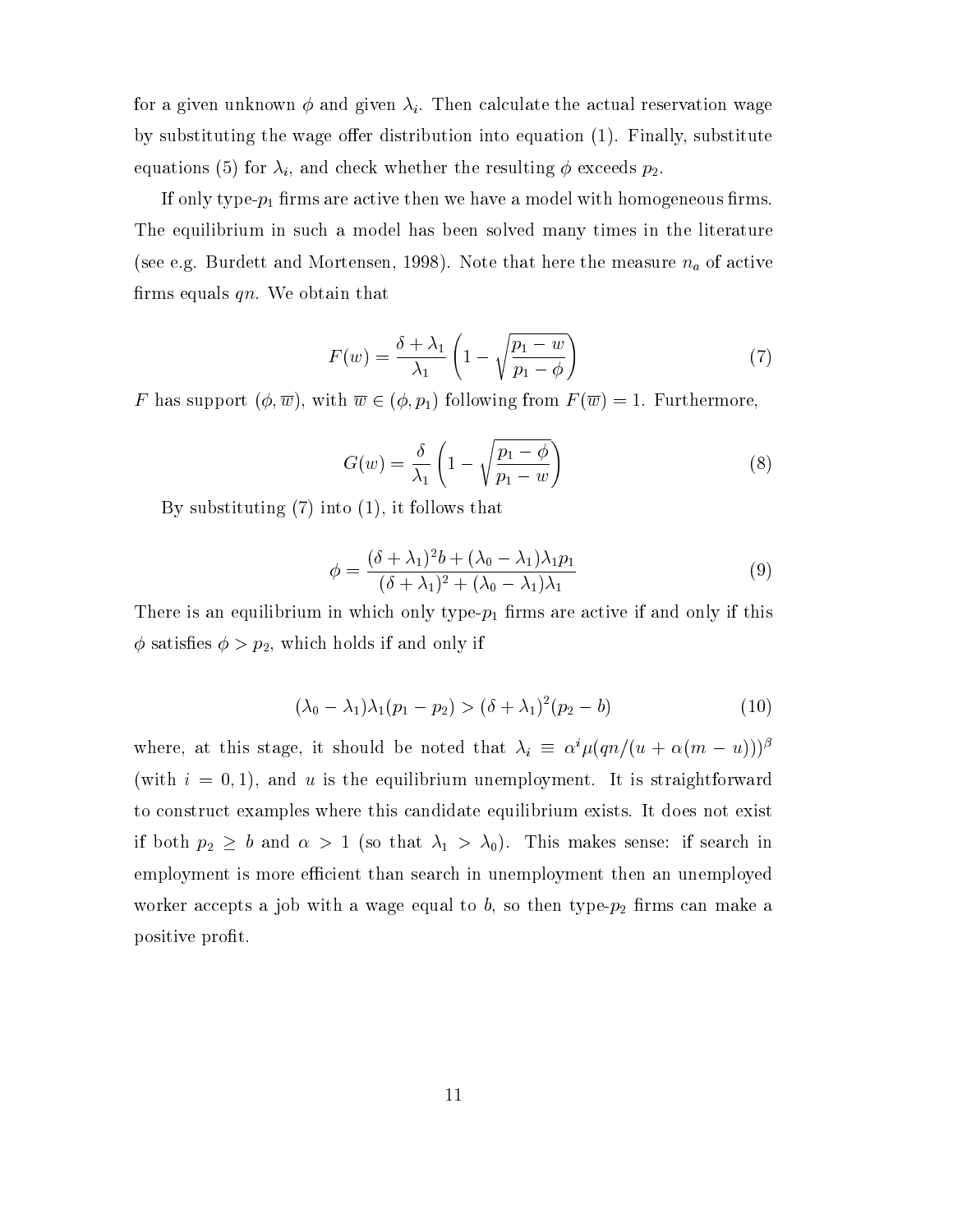# 3.2 High-productivity firms as well as low-productivity firms

Now suppose that firms of both types are active in equilibrium. This must again be verified, by checking whether in equilibrium  $\phi \leq p_2$ . The equilibrium expressions follow from the equilibrium properties listed in Section 2. Note that here the measure  $n_a$  of active firms equals n. The support of F consists of two adjacent parts, say  $(\phi, \hat{w})$  and  $(\hat{w}, \overline{w})$ . On  $(\phi, \hat{w})$ ,

$$
F(w) = \frac{\delta + \lambda_1}{\lambda_1} \left( 1 - \sqrt{\frac{p_2 - w}{p_2 - \phi}} \right)
$$
 (11)

where  $\hat{w}$  follows from the restriction that  $F(\hat{w})=1-q$ . On  $(\hat{w}, \overline{w})$ ,

$$
F(w) = \frac{\delta + \lambda_1}{\lambda_1} \left( 1 - \frac{\delta + \lambda_1 q}{\delta + \lambda_1} \sqrt{\frac{p_1 - w}{p_1 - \hat{w}}} \right)
$$
(12)

where  $\overline{w}$  follows from  $F(\overline{w}) = 1$ .

Here, as well as in the previous subsection, the shape of  $F$  reflects the market power of workers vis-a-vis employers. A low degree of search frictions for employed job seekers (i.e. a high  $\lambda_1/\delta$ ) provides an incentive for firms to pay high wages, and a firm paying a high wage has a large labor force.

By substituting (11) and (12) into (1), it follows that

$$
\phi = \frac{(\delta + \lambda_1)^2 b + (\lambda_0 - \lambda_1) \lambda_1 (c p_1 + (1 - c) p_2)}{(\delta + \lambda_1)^2 + (\lambda_0 - \lambda_1) \lambda_1} \tag{13}
$$

with  $c$  defined as

$$
c = \left(\frac{(\delta + \lambda_1)q}{\delta + \lambda_1 q}\right)^2
$$

Note that  $0 < c < 1$  and that the denominator of  $\phi$  is positive. The expression for  $\phi$  is similar to the expression (9) for the homogeneous model. The only difference is that the productivity level in the homogeneous model is replaced byaweighted average of the productivities in the present model. The weights  $c$  and  $1-c$  reflect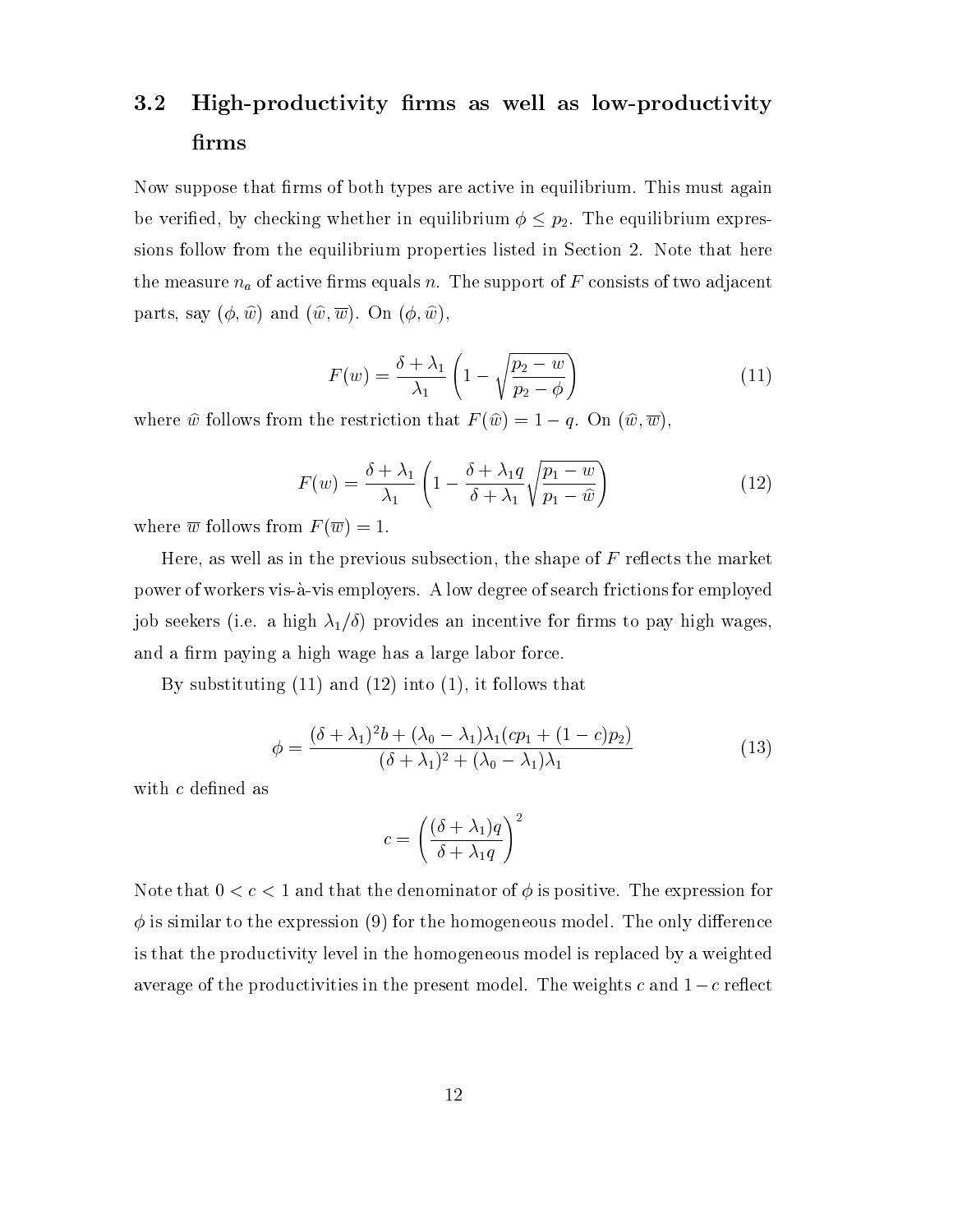the relative importance of  $p_1$  and  $p_2$  for the unemployed individual.<sup>10</sup> In general,  $c$  does not equal  $q$ , because workers can move from low-productivity firms to high-productivity firms. The weight c increases in q and  $\lambda_1/\delta$ . This makes sense, as a high value of  $q$  means that high-productivity jobs are abundant, while a high value of  $\lambda_1/\delta$  means that it is relatively easy to move quickly to a job with a high productivity.

There is an equilibrium in which both types of firms are active if and only if  $\phi$  in (13) satisfies  $\phi \leq p_2$ . This can be shown to hold if and only if

$$
(\lambda_0 - \lambda_1)\lambda_1 c(p_1 - p_2) \le (\delta + \lambda_1)^2 (p_2 - b) \tag{14}
$$

where  $\lambda_i \equiv \alpha^i \mu (n/(u + \alpha(m - u)))^{\beta}$  and u is the equilibrium unemployment. Again, it is straightforward to construct examples where this candidate equilibrium exists.

# 3.3 High-productivity firms and a fraction of the lowproductivity firms

In the third candidate equilibrium, all type- $p_1$  firms and a fraction  $\xi$  (0 <  $\xi$  < 1) of the type- $p_2$  firms are active. Obviously, this can only be an equilibrium if the steady-state profit flow of the active type- $p_2$  firms is zero, i.e. if  $\phi = p_2$ . This means that the active type- $p_2$  firms only employ formerly unemployed workers who accept a wage equal to their reservation wage.

To derive the equilibrium expressions we proceed as follows. The measure of active firms equals  $n(q + \xi(1 - q))$ . Assume for the moment that the  $\lambda_i$  are fixed constants. Replace q in the equilibrium expression for  $\phi$  in Subsection 3.2 by

$$
E_G(w) = \frac{\delta}{\delta + \lambda_1} \underline{w} + \frac{\lambda_1}{\delta + \lambda_1} (cp_1 + (1-c)p_2)
$$

Since workers do not discount the future,  $E_G(w)$  is the expected steady-state income flow in employment for a currently unemployed worker.

<sup>&</sup>lt;sup>10</sup>This can be seen from the expression for the mean wage  $E_G(w)$  earned by employed workers for a given lowest wage  $\underline{w} < p_2$ ,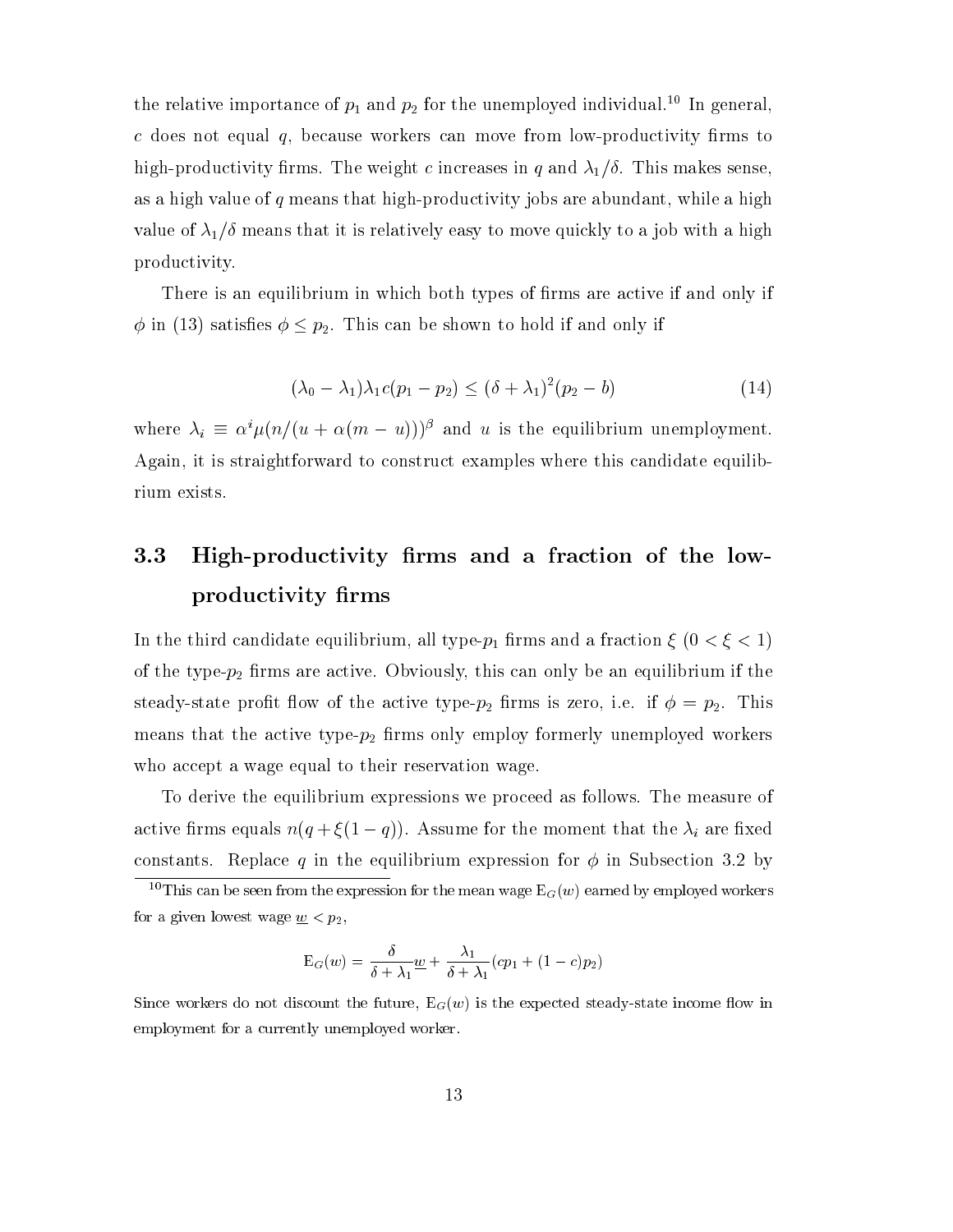$q/(q + \xi(1 - q))$ .<sup>11</sup> Subsequently, determine  $\xi$  from the equation  $\phi = p_2$ . This should satisfy  $\xi \in (0, 1)$ , with  $\lambda_i \equiv \alpha^i \mu (n(q + \xi(1 - q))/(u + \alpha(m - u)))^{\beta}$  and u is the equilibrium unemployment. This procedure results in

$$
\xi = \frac{q}{\delta(1-q)} \left\{ -\delta - \lambda_1 + \sqrt{(\lambda_0 - \lambda_1)\lambda_1 \frac{p_1 - p_2}{p_2 - b}} \right\}
$$

where  $\lambda_i \equiv \alpha^i \mu (n(q + \xi(1 - q))/(u + \alpha(m - u)))^\beta$  and u is the equilibrium unemployment, so that the above is an implicit equation in  $\xi$ . It is straightforward to construct examples where this candidate equilibrium exists with a  $\xi \in (0,1)$ .

### 3.4 Multiplicity

In this subsection we focus on the two candidate equilibria derived in Subsections 3.1 and 3.2. These are the most relevant for the minimum wage analyses in Section 4. Moreover, as we shall see, if these two equilibria can exist then typically the third equilibrium can also exist.

We focus on the case  $\alpha < 1$  (so  $\lambda_0 > \lambda_1$ , and  $\phi \geq b$ ). Theoretical search models with endogenous search intensities predict that the arrival rate for the unemployed is larger than the arrival rate for the employed (see e.g. Mortensen, 1999). Perhaps more importantly, the empirical evidence in the literature suggests that in general  $\lambda_0 > \lambda_1$ .<sup>12</sup> Finally, as we shall see,  $\alpha < 1$  naturally leads to multiple equilibria whereas  $\alpha \geq 1$  does not.

We now derive the main results on multiplicity, and we provide interpretation in the next subsection. It is useful to write  $\lambda_0 := \lambda_0(n_a)$  to distinguish between the arrival rates in different candidate equilibria. From Subsection 3.1, the equilibrium in which only type- $p_1$  firms are active exists if and only if

<sup>&</sup>lt;sup>11</sup>This effectively amounts to imposing that the measure of type- $p_1$  firms equals  $nq/(q + \xi(1$ q)) and the measure of type- $p_2$  firms equals  $n\xi(1-q)/(q+\xi(1-q))$ ; note that  $\phi$  does not depend on the size of the market other than by way of the  $\lambda_i$ .

<sup>12</sup>For example, Ridder and Van den Berg (1998) estimate these parameters for a number of OECD countries, and they find that, typically,  $\lambda_0$  is larger than  $\lambda_1$ . See also Bontemps, Robin and Van den Berg, 2000, for a discussion of empirical results in the literature.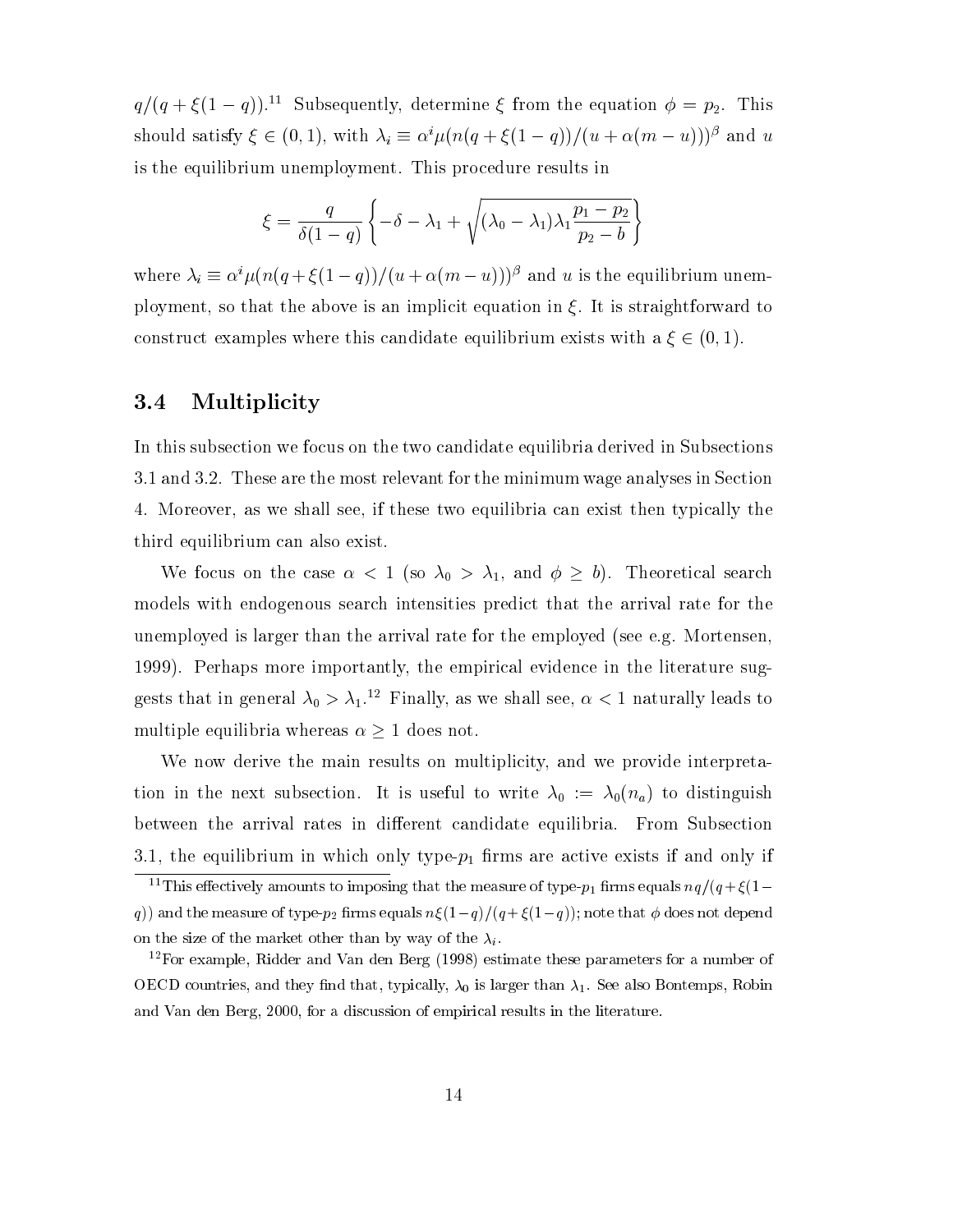$\alpha(1-\alpha)(\lambda_0(qn))^2(p_1-p_2) > (\delta+\alpha\lambda_0(qn))^2(p_2-b)$ . From Subsection 3.2, the equiif briting in which all firms are active exists if and only if  $\alpha(1-\alpha)(\lambda_0(n))$   $q$  ( $p_1$   $$  $p_2$ )  $\lt$  ( $\sigma + \alpha \lambda_0(n)q$ ) ( $p_2 - \sigma$ ). Thus, these two candidate equilibria both exist if and only if

$$
\frac{\alpha(1-\alpha)(\lambda_0(qn))^2}{(\delta+\alpha\lambda_0(qn))^2} > \frac{p_2-b}{p_1-p_2} \ge \frac{\alpha(1-\alpha)(\lambda_0(n))^2q^2}{(\delta+\alpha\lambda_0(n)q)^2}
$$
(15)

Note that the middle term only depends on monetary flow variables whereas the left-hand and right-hand sides only depend on time rates and the fraction  $q$  of high-productivity firms. Also, if  $p_1, p_2$  and b all change with the same percentage (e.g. in case of a technological shock) or if  $\lambda_0$ ,  $\lambda_1$  and  $\delta$  all change with the same percentage (e.g. in case of turbulence) then the terms in the condition for multiple equilibria do not change. It should be noted that at this stage we can not preclude existence of additional equilibria.

If  $\alpha = 1$  then, according to (15), it is not possible that both candidate equilibria exist - in fact there exists precisely one equilibrium.<sup>13</sup> With  $\alpha < 1$ , the inequalities (15) imply that for any  $\delta$  and  $\alpha$ , there are values of  $p_1, p_2$  and b for which both equilibria exist if and only if

$$
\lambda_0(qn) > q\lambda_0(n) \tag{16}
$$

Until now we have not exploited the functional form of the matching function. Intuitively, it may seem that condition  $(16)$  is always satisfied if the matching function is concave in the measure of vacancies (or active firms). This a fairly innocuous assumption. For example, it holds if the matching function  $M(x, y) = x^{\gamma}y^{\beta}$ with  $0 \leq \beta < 1$ . More specifically, if  $\lambda_0$  does not depend on the measure of active firms (so  $\beta = 0$ ), then (16) is always satisfied, and it is easy to characterize when multiple equilibria occur. However, in general, the situation is more complicated than suggested here, because the equilibrium unemployment rate  $u$  also depends

<sup>&</sup>lt;sup>13</sup>In the limiting case  $\alpha = 0$ , where the employed do not receive alternative job offers, the multiplicity disappears, as this constitutes the equilibrium where all firms offer a wage equal to the value of leisure  $b$  (the "monopolistic solution"; see Diamond, 1971).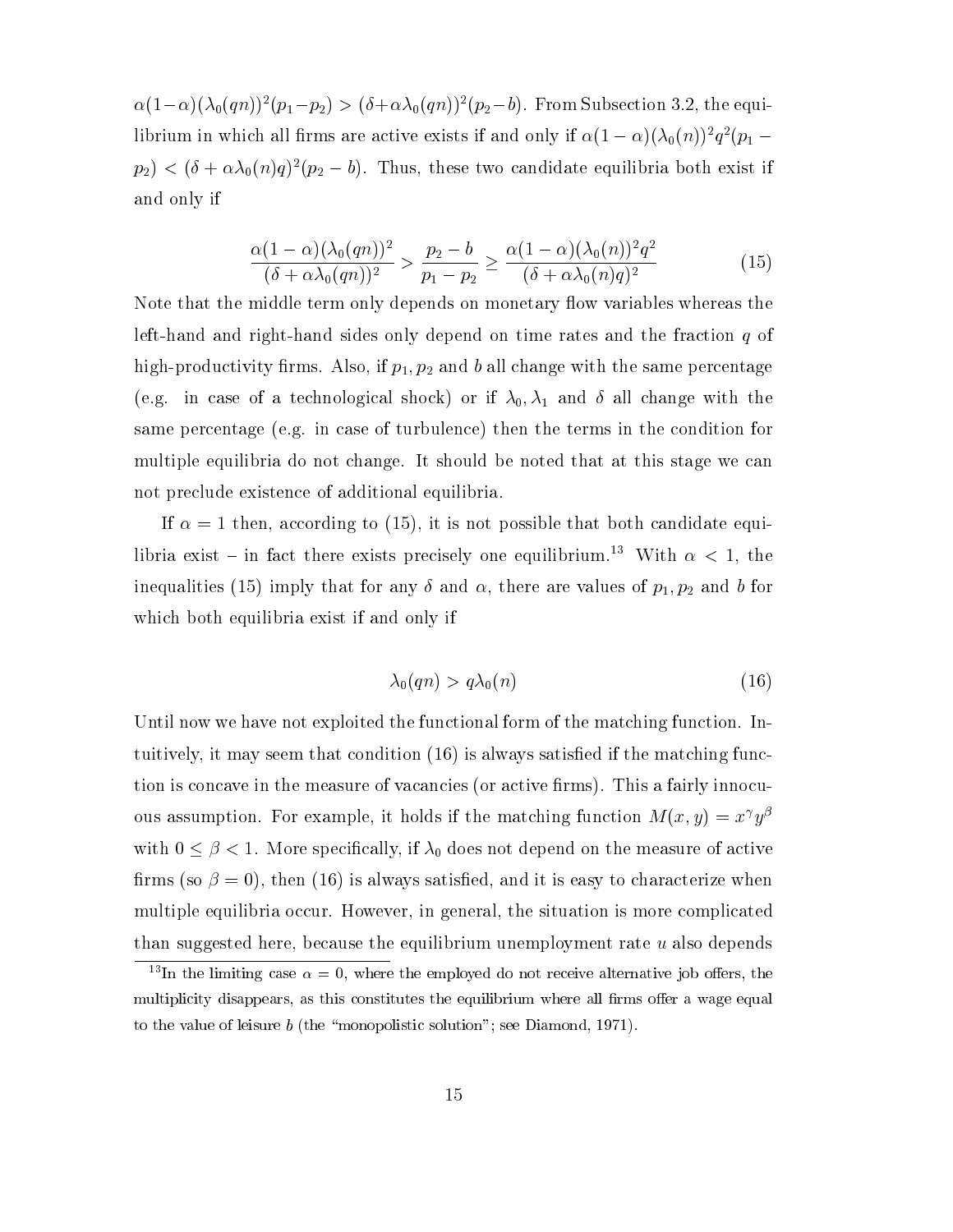on  $n_a$ . The arrival rate  $\lambda_0(n_a) \equiv M(u + \alpha(m - u), n_a)/(u + \alpha(m - u))$  then depends on  $n_a$  directly and indirectly by way of u. In Appendix 1 we prove

**Proposition 1** If  $\alpha < 1$  and the parameter  $\beta$  of the matching function satisfies

$$
\beta \le \frac{1}{2} + \frac{1}{2}\sqrt{\alpha} \tag{17}
$$

then for any  $\delta$  and  $q$  one can always find values of  $p_1, p_2$  and  $b$  such that both candidate equilibria exist.

Contrary to inequality (16), the proposition gives conditions for multiplicity in terms of the underlying model parameters. The condition on  $\beta$  is quite weak. For moderate values of  $\alpha$ , the upper bound exceeds 0.75, which is larger than typical estimates of  $\beta$  (see Petrongolo and Pissarides, 2001). In fact, the above sufficient condition on  $\beta$  is not necessary.

From the results in Appendix 1 it immediately follows that if  $\alpha < 1$  and inequality  $(17)$  is satisfied then always at least *one* equilibrium exists, for all possible values of the other parameters. Also, typically, if the two candidate equilibria exist then the third equilibrium exists as well.

### 3.5 Interpretation and example

If (15) is satised then the unique values of the structural determinants support two different candidate equilibria, and the model does not predict which one will be realized and which one will not. This multiplicity results from the interaction between the reservation wage of the unemployed and the distribution of technologies that admit profitable production. The reservation wage  $\phi$  affects the distribution of p among active firms by way of the restriction that such p should exceed  $\phi$ . Thus,  $\phi$  affects the *lower bound of the support* of the distribution of p among active firms. Conversely, the distribution of  $p$  among active firms affects the reservation wage, because part of the rent of production is distributed to the workers in the form of the wage. In particular,  $\phi$  depends on the *expectation of a* monotone transformation of  $p$  among active firms. If the distribution of  $p$  shifts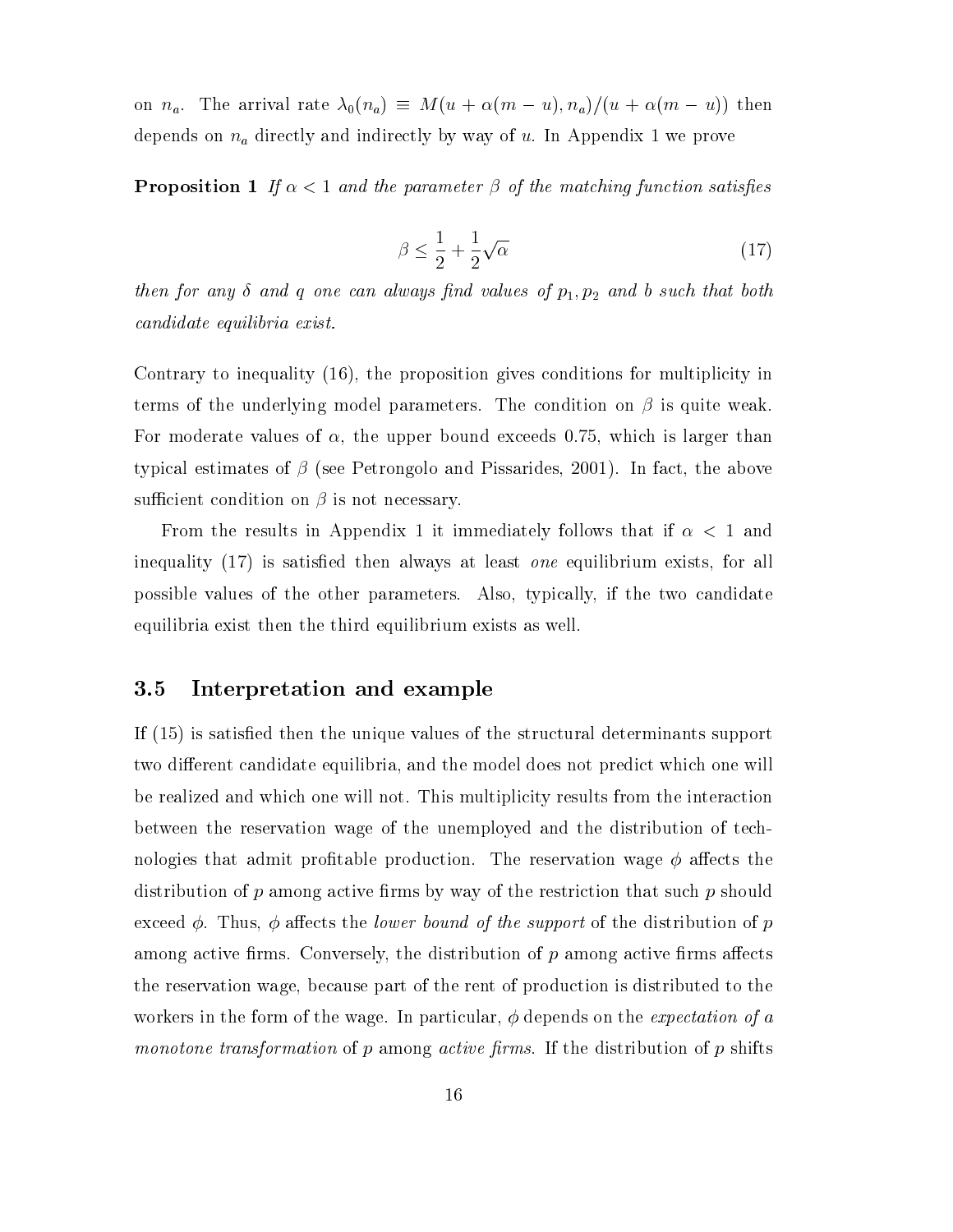to the right then the wage (offer) distribution shifts to the right, and if workers search more easily while unemployed than while employed (i.e.,  $\lambda_0 > \lambda_1$ ) then this implies a higher reservation wage: it makes sense to be more selective while unemployed.

If  $\lambda_0 = \lambda_1$  then search while unemployed is as effective as search while employed, and consequently the reservation wage of the unemployed is equal to the instantaneous utility flow while being unemployed, which is the opportunity cost of employment b. This means that there is no feedback from the productivity (or wage) distribution to the reservation wage, and the equilibrium is unique.

To see the role of the endogeneity of the job offer arrival rates, it is instructive to examine the following strongly increasing returns to scale specification for the matching function:  $M(u + \alpha(m - u), n_a) = \mu \cdot (u + \alpha(m - u)) \cdot n_a$ . Then there are no congestion effects: the contact arrival rate is linear in the measure of active agents at the other side of the market. Somewhat loosely, this means that the rate at which an agent contacts one specic agent at the other side of the market does not depend on the aggregate number of active agents at the other side of the market. Suppose the market is in the equilibrium with only type- $p_1$ firms, so  $\phi > p_2$ . If type- $p_2$  firms were also present then this would not affect the rate at which jobs at type- $p_1$  firms are offered. From the point of view of the unemployed worker, the only thing that would change is that unacceptable additional jobs are offered. This does not affect the optimal strategy, so there is only one candidate equilibrium. Technically,  $\lambda_0(qn) = q\lambda_0(n)$ . With CRS, there are congestion effects: the activation of type- $p_2$  firms decreases the rate at which jobs at type- $p_1$  firms are offered.<sup>14</sup>

For plausible parameter values, there are generally multiple equilibria. For example, take  $\lambda_0(n) = 0.15, \alpha = 0.33, \delta = 0.01, b = 1000, p_2 = 1100, p_1 = 1200$ and  $q = 0.25$ . We check for which values of  $\lambda_0(qn)$  there are multiple equilibria.

<sup>&</sup>lt;sup>14</sup>Although with CRS, the congestion effect for the workers is smaller than if  $\lambda_0(qn) = \lambda_0(n)$ . This is because an increase in the number of active firms increases the job offer arrival rate of the unemployed, which in turn decreases unemployment, and this gives a further boost to the arrival rate of the remaining unemployed.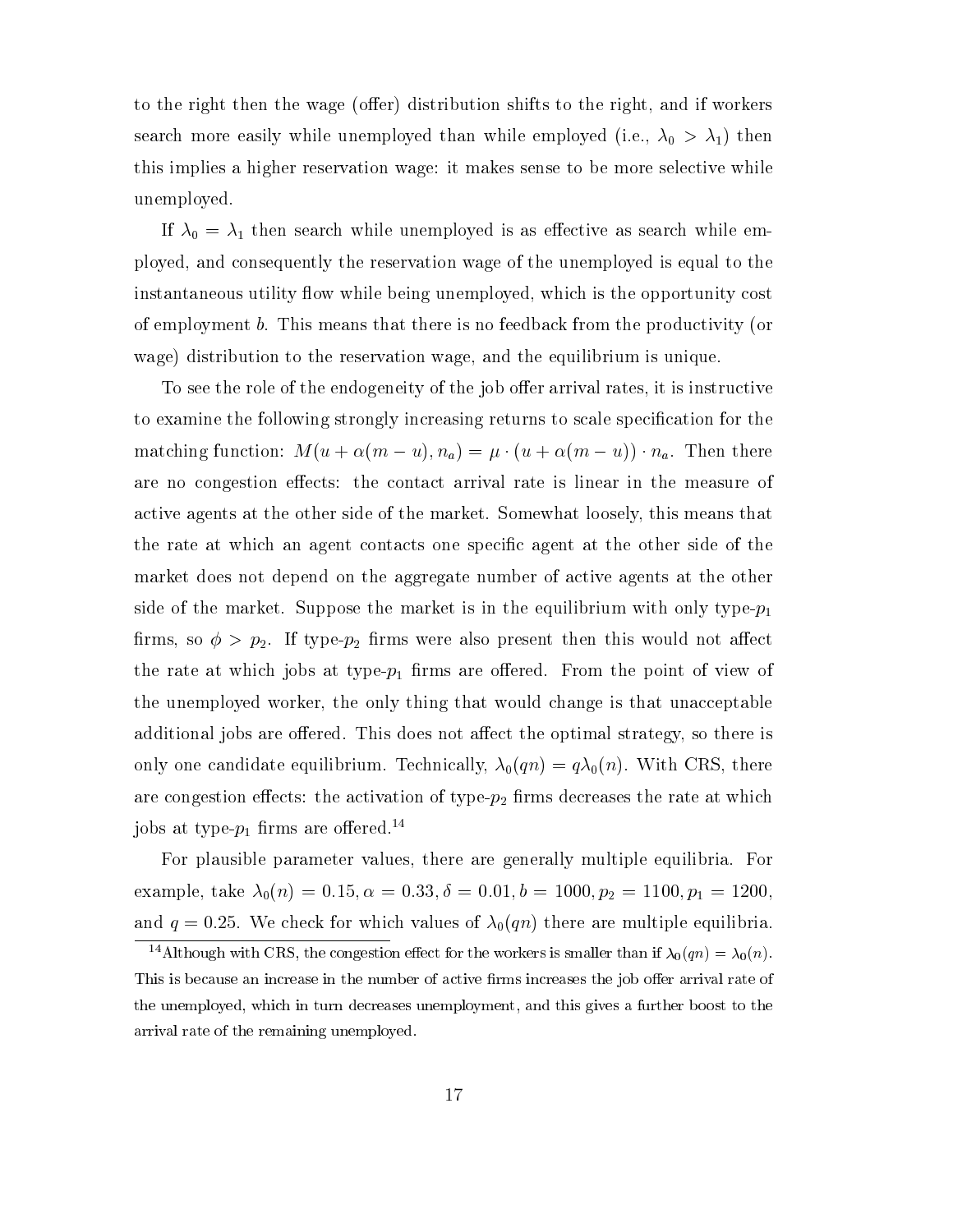The second inequality in (15) is satisfied and so the candidate equilibrium in which both firm types are active exists. The first inequality in  $(15)$  can be rewritten as an inequality on  $\lambda_0(qn)$ . This gives  $\lambda_0(qn) \geq 0.072$ . By evaluating (5) and (6) at qn and n, it follows that this corresponds to  $\beta \leq 0.50$ . Now suppose we do not pin down  $p_1, p_2$  and b but instead look for the highest attainable  $\beta$ . For  $\alpha = 0.33$ the proposition gives  $\beta < 0.79$ . In fact, multiplicity occurs for values of  $\beta$  as high as 0.82, given suitable values of  $p_1, p_2$  and b.

# 3.6 Additional results and generalizations of the model specification

#### Discounting, capital, bargaining, matching

We have already mentioned that multiplicity may occur in a number of important model extensions. In particular, workers and/or firms may discount the future at a rate  $\rho > 0$ . Secondly, the firm-specific productivity may be the outcome of the optimal choice of capital by ex ante homogeneous firms before production starts. Thirdly, wages may be determined in other ways, notably by bargaining, provided that the rents of the match end up being divided between worker and employer. Fourthly, for reasons of continuity, multiplicity can also occur if the matching function displays decreasing returns to scale (DRS) or increasing returns to scale (IRS). With DRS, the high-productivity equilibrium is more attractive than in the case of CRS, and this increases the scope for multiplicity. With IRS, if  $M(u+\alpha(m-u), n_a) = \mu \cdot (u+\alpha(m-u))$   $n_a$  with  $\gamma + \beta > 1$  and  $0 < \beta < 1$  then the results in Appendix 1 can be generalized to show that multiplicity occurs for a wider range of parameter values than in the proposition for the CRS case.<sup>15</sup> However, as we have seen, if  $M(u + \alpha(m - u), n_a) = \mu \cdot (u + \alpha(m - u)) \cdot n_a$ then there is no multiplicity. Other types of matching technologies may also increase the range of parameter values for which multiplicity occurs. If larger

 $15$ In fact, the analysis is simplified considerably if we adopt this matching function with  $\gamma = 1$ , because then condition (17) in the proposition simplifies to  $\beta < 1$  and this would be necessary and sufficient.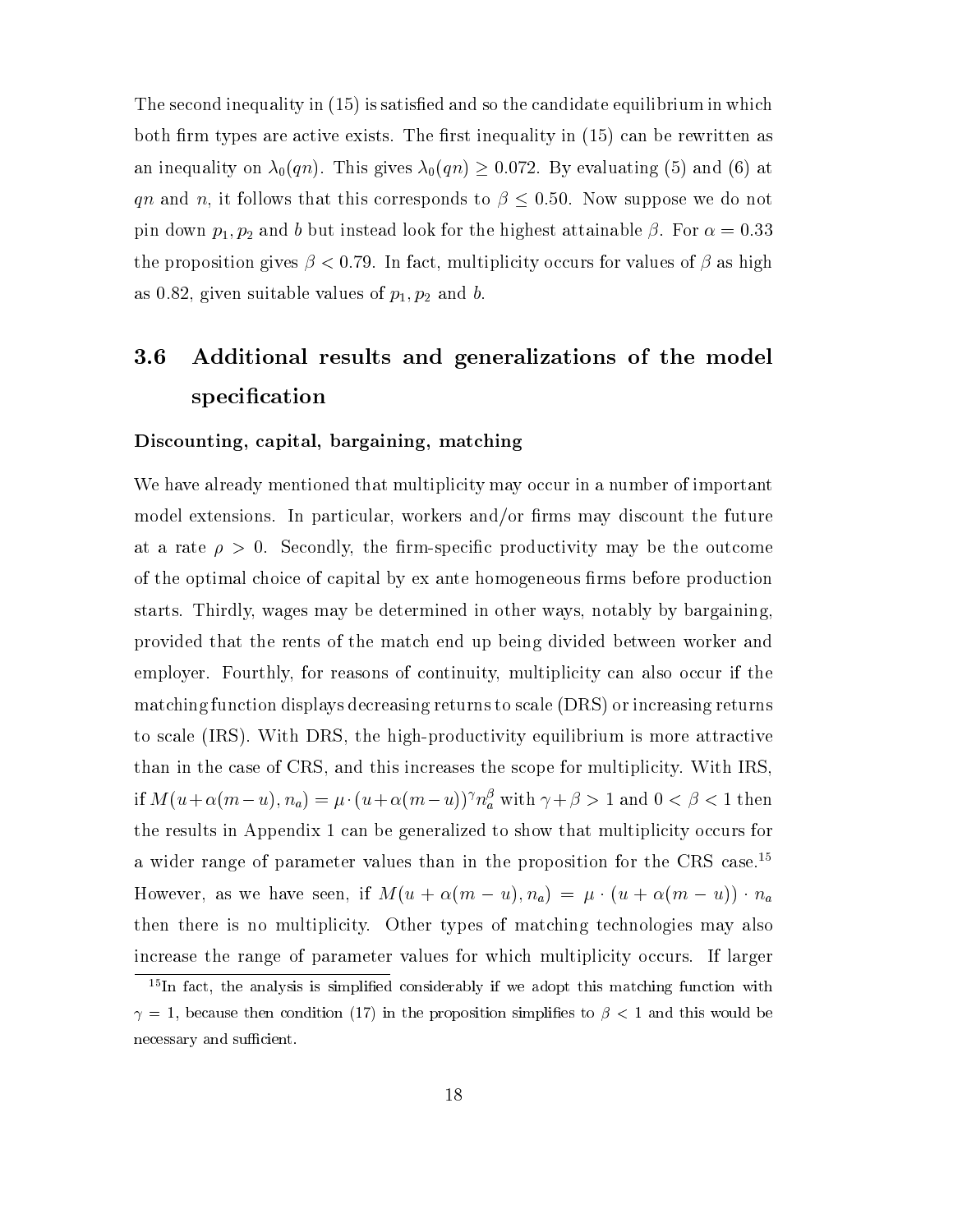firms are easier to locate or if high wages generate a high search intensity of the unemployed, then the high-productivity equilibrium is more attractive than in the case of CRS, and this increases the scope for multiplicity.

In Appendix 2 we give some results for the case  $\lambda_0 < \lambda_1$  (i.e.,  $\alpha > 1$ ). In the remainder of this subsection we examine some additional extensions.

#### General discrete and continuous distributions of firm types

Conceptually, it is straightforward to generalize the above analysis to a finite number of firm types that is larger than two. For any possible lowest productivity level among active firms, it has to be checked whether the corresponding reservation wage is both below that level and above the highest productivity level among the non-active firms. However, if we increase the numbers of firm types, the parameter inequality that characterizes whether an equilibrium exists with all possible firm types becomes cumbersome. See the working paper version Van den Berg (2000) for results.

A large number of studies has estimated equilibrium search models for different labor markets, assuming that  $p$  has a discrete distribution within the market. It can be shown that often the estimates of the structural parameters are consistent with the presence of multiple equilibria if  $\beta = 0$ , as well as for plausible positive values of  $\beta$  (note that  $\beta$  is not identified from data from one steady state). Examples can be constructed from Bowlus (1997) and Bunzel et al. (2001). A given labor market may allow for additional candidate equilibria, in which currently latent firms are active. Those firms have productivity levels that are below the current reservation wage or mandatory minimum wage. It cannot be inferred empirically whether additional equilibria exist or what productivity levels those firms have, simply because we do not observe any activity at currently latent firms.

Now suppose that the distribution of p is continuously distributed across firms. We denote the distribution function of  $p$  across all active and non-active firms by  $\Gamma_0(p)$ . This is a structural determinant. For convenience we assume that  $\Gamma_0$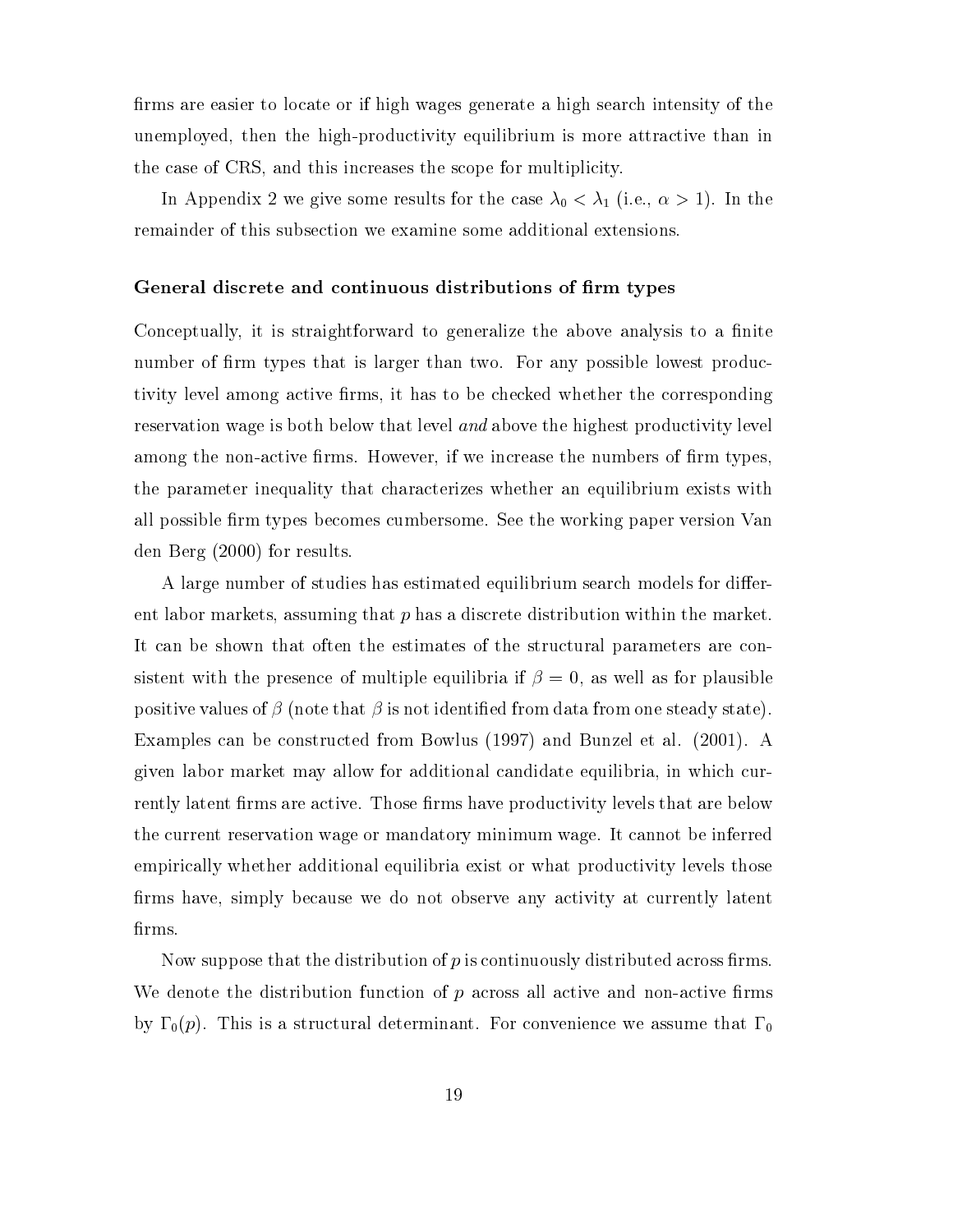has a density on the support  $(\underline{p}_0,\overline{p}),$  with  $0\,\leq\,\underline{p}_0\,<\,\overline{p}\,\leq\,\infty.$  We assume that  $\Gamma_0(b) < 1$  and  $E_{\Gamma_0}(p) < \infty$ .

Let  $p$  denote the infimum productivity of firms which make a profit and thus are active on the market. This is of course not a structural determinant. The measure of active firms  $n_a$  equals  $(1 - \Gamma_0(p))n$ . Let  $\Gamma(p)$  denote the distribution of  $p$  among active firms,

$$
\Gamma(p) = \frac{\Gamma_0(p) - \Gamma_0(\underline{p})}{1 - \Gamma_0(\underline{p})}
$$
\n(18)

with  $p \geq p$ .

Bontemps, Robin, and Van den Berg (2000) provide a theoretical and empirical analysis of the model with a general continuous distribution for  $p$ . They show amongst other things that, necessarily,  $p = \max\{p_{0}, \phi\}$  and that  $\underline{w} = \phi$ . In <sup>0</sup> general, the equilibrium solutions do not have explicit expressions. According to numerical examples, there is a unique equilibrium for certain structural parameter values, while there is no equilibrium for others, and there are multiple candidate equilibria for yet others. From the interpretation in the previous subsection, it is intuitively plausible that we may get multiplicity. The effect of the productivity distribution on the reservation wage works by way of the expectation of a monotone transformation of  $p$ , and a discrete distribution with a finite number of points of support can be approximated well by a continuous distribution, in terms of such expectations.16

<sup>&</sup>lt;sup>16</sup>Obviously, if  $\lambda_0 = \lambda_1$  then there is a unique equilibrium. In the working paper version Van den Berg (2000) it is demonstrated that equilibrium is unique if  $\lambda_0 > \lambda_1$ , the arrival rates are fixed parameters, and the continuous distribution  $\Gamma_0$  satisfies a strong condition on the shape of its right-hand tail. Bontemps, Robin, and Van den Berg (2000) prove that there always exists at least one equilibrium if  $\bar{p} < \infty$ , the arrival rates are fixed parameters, and there is a mandatory minimum wage. The condition that there is a mandatory minimum wage is not necessary. If  $\bar{p} = \infty$  then in specific cases there may be no equilibrium. Somewhat loosely, if  $\phi$  increases then the distribution of p among active firms may become much more attractive, pushing up  $\phi$  even more, etc.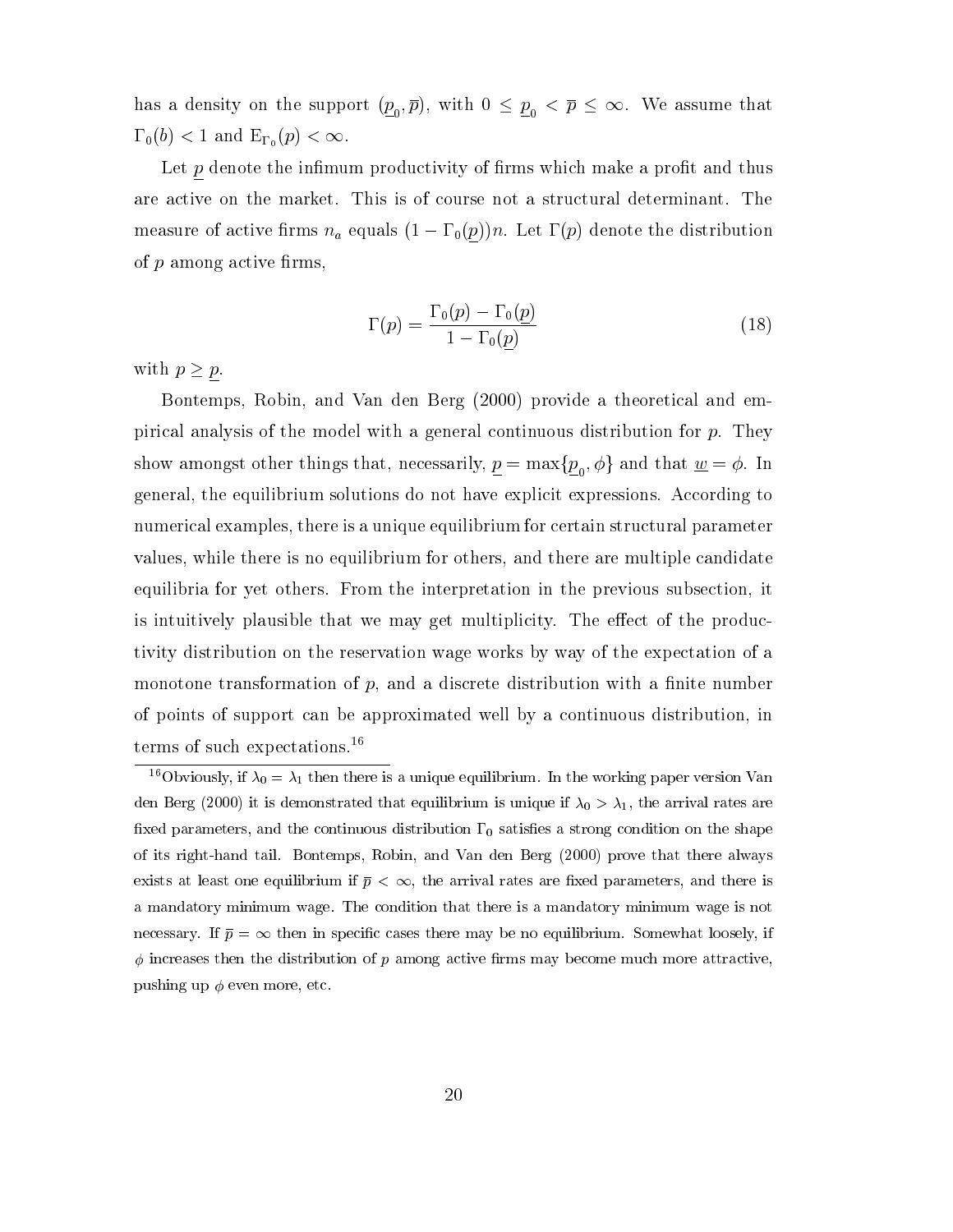#### Heterogeneous unemployed workers

So far we have assumed that workers are homogeneous, and, in particular, that the opportunity value of employment  $b$  is a fixed constant. This assumption is violated if some workers enjoy leisure more than others, of if unemployment benets are dispersed. In the working paper version Van den Berg (2000) we show that the main results also hold in models in which workers in the same labor market have different individual-specific  $b$  and firms have different production technologies. Such models have been studied before by MacMinn (1980), Albrecht and Axell (1984), Mortensen (1990), and Eckstein and Wolpin (1990). The mechanism behind the multiplicity of equilibrium is the same as before, in the sense that now the reservation wage of the low-b individuals acts as a lower bound on the set of production technologies that enable a positive prot. The analysis of minimum wage effects is also essentially the same as in the next section.

### 3.7 Social welfare

Consider again situations in which both candidate equilibria exist. An unemployed worker contributes <sup>b</sup> to social welfare, whereas an employed worker together with his employer contributes the rent of the match, which equals the productivity level. Alternatively, they contribute the productivity level minus  $b$  (the first case can occur if the non-monetary value of leisure is zero and unemployment benefits are financed externally). For expositional convenience we adopt the first case; however, the results are robust with respect to this. In the equilibrium with only type- $p_1$  firms, the social welfare flow  $S_1$  equals

$$
\mathcal{S}_1 = \frac{\delta m}{\delta + \lambda_0(qn)}\,b + \frac{\lambda_0(qn)m}{\delta + \lambda_0(qn)}\,p_1 - qn\cdot k_1
$$

Here and below,  $k_i$  denotes the instantaneous cost flow due to the acquisition of production technology  $p_i$ . Note that the model can be extended to endogenize the choice of  $p_i$  by assuming that the ex ante steady-state profit flow is equal for different *i*. Also note that the presence of  $k<sub>i</sub> > 0$  implies that additional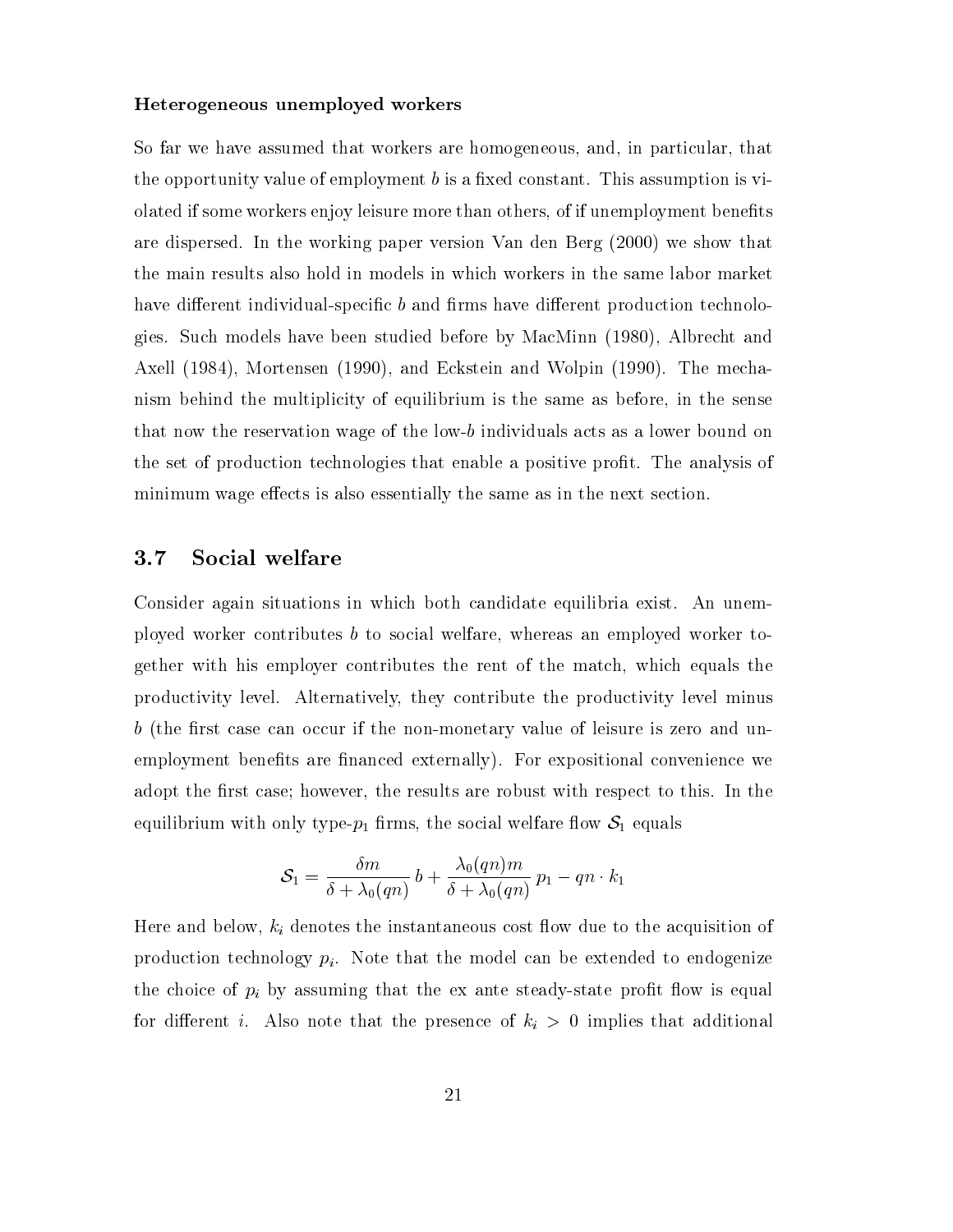parameter inequalities are required to ensure that steady-state profit flows are non-negative.<sup>17</sup> We simply assume that these are satisfied.

In the other equilibrium, the social welfare flow  $S_2$  equals

$$
\mathcal{S}_2 = \frac{\delta m}{\delta + \lambda_0(n)} b + \frac{\lambda_0(n)m}{\delta + \lambda_0(n)} \left[ G(\widehat{w})p_2 + (1-G(\widehat{w}))p_1 \right] - qn \cdot k_1 - (1-q)n \cdot k_2
$$

where G denotes the cross-sectional wage distribution among workers in this equilibrium. Using equation (3),  $G(\hat{w})$  can be expressed in terms of  $F(\hat{w})$ , which equals  $1 - q$ . As a result,

$$
S_2 = \frac{\delta m}{\delta + \lambda_0(n)} b + \frac{\lambda_0(n)m}{\delta + \lambda_0(n)} \left[ p_1 - \frac{\delta(1-q)}{\delta + \alpha \lambda_0(n)q} (p_1 - p_2) \right] - q n \cdot k_1 - (1-q)n \cdot k_2
$$

so, for given  $\lambda_0$ ,  $S_2$  increases in  $\alpha$  and in q. This makes sense. If  $\alpha$  is large then workers move quickly from type- $p_2$  jobs to type- $p_1$  jobs. In the words of Acemoglu and Shimer (2000), equilibrium is more efficient because workers can achieve a more efficient allocation by sampling more firms. If  $q$  is large then there are not many type- $p_2$  jobs in the first place.

If  $\lambda_0(n) = \lambda_0(qn)$  then the equilibrium with only type- $p_1$  firms is to be preferred, since employed workers are on average more productive in this equilibrium, whereas unemployment is the same in both equilibria.<sup>18</sup> However, with  $\lambda_0(n) > \lambda_0(qn)$ , the unemployment rate is higher in the equilibrium with only  $type-p_1$  firms, and this decreases social welfare. In general,

$$
\frac{\delta + \lambda_0(n)}{\delta m} (\mathcal{S}_1 - \mathcal{S}_2) =
$$

$$
\frac{\lambda_0(n)(1-q)}{\delta + \alpha \lambda_0(n)q} (p_1 - p_2) - \frac{p_1 - b}{\delta + \lambda_0(qn)} (\lambda_0(n) - \lambda_0(qn)) + \frac{\delta + \lambda_0(n)}{\delta m} (1-q)n \cdot k_2
$$

The first term on the right-hand side represents the productivity gain for the type- $p_1$  equilibrium. The second term represents the loss due to increased unemployment. The third term represents the gain because of increased returns

<sup>&</sup>lt;sup>17</sup>For example, if  $\lambda_0 = \lambda_1$  and  $b < p_2$  then  $\phi < p_2$ , but the steady-state profit flow of type- $p_2$ firms is non-negative iff  $p_2 - b > k_2(n/m)(\delta + \lambda_0)^2/(\delta \lambda_0)$ .

<sup>&</sup>lt;sup>18</sup>Note that here it is important that we assume constant marginal product of labor. Concave production functions make the equilibrium with only type- $p_1$  firms less attractive.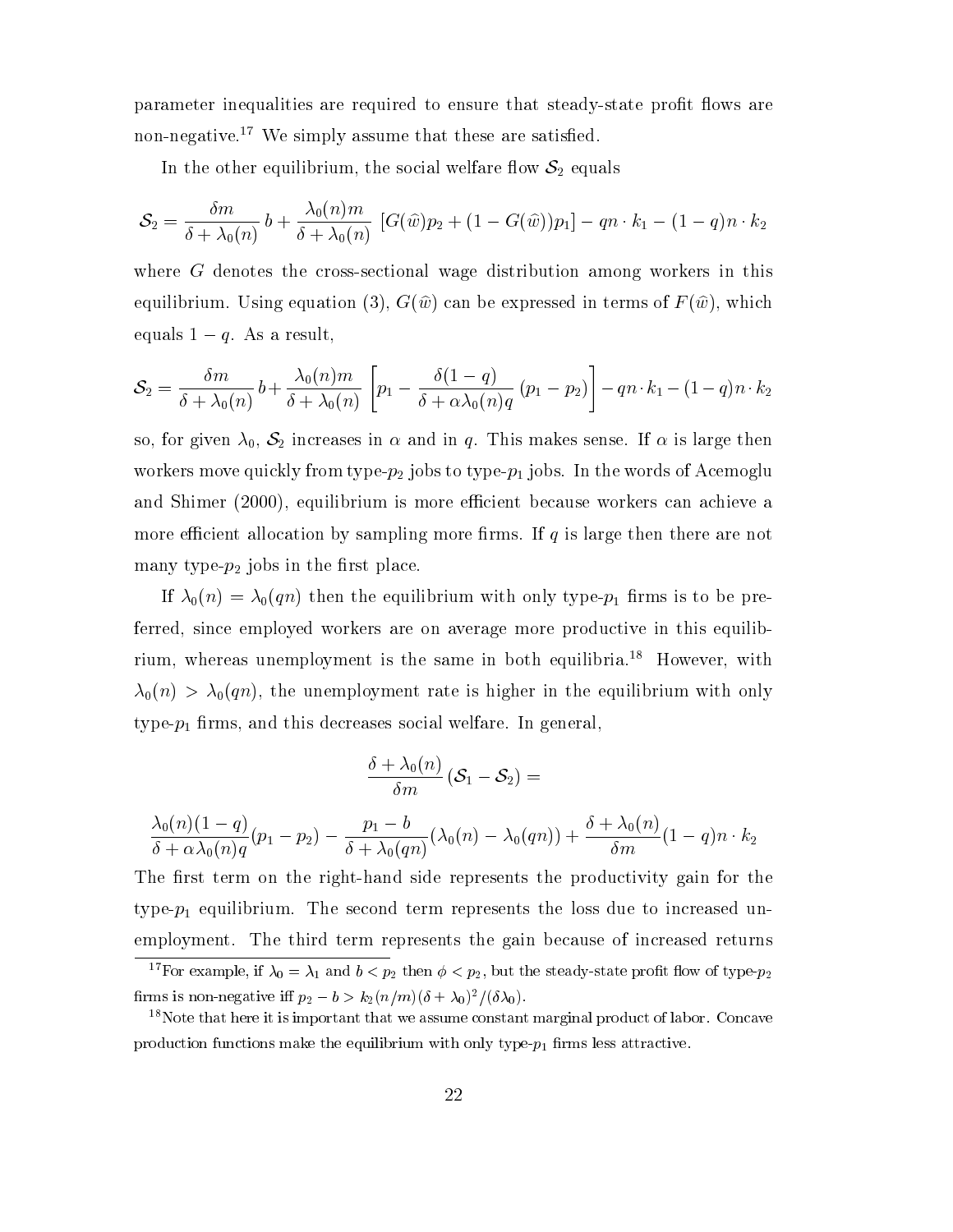to investment when the firm size is increased. There do not seem to be transparent conditions on the structural parameters under which the sum is always positive. However, for reasonable parameter values, the sum is positive, even if  $k_2 = 0$ . Consider the example of Subsection 3.5 with  $k_i = 0$ . With both types of firms active, the mean social welfare flow  $S_2/m$  equals 1156. Recall that the equilibrium with only high productivity firms exists if  $\lambda_0(qn) \geq 0.072$ . Consider the equilibrium with only type- $p_1$  firms. Within the range of admissible values of  $\lambda_0(qn)$ , the lowest social welfare and the highest unemployment rate are attained if  $\lambda_0(qn) = 0.072$ . This gives  $u/m = 0.12$  and  $S_1/m = 1176$ . This social welfare is still higher than  $S_2$  despite the fact that unemployment has almost doubled. If  $\lambda_0(qn) > 0.072$  then  $S_1$  is even higher; if  $\lambda_0(qn) = \lambda_0(n) = 0.15$  then  $S_1/m = 1188.$ 

### 4 A minimum wage

In this section we focus on markets with multiple candidate equilibria. That is, we assume that (15) holds, which implies that  $\lambda_0 > \lambda_1$  and  $b < p_2$ . Let  $\phi_1$  and  $\phi_2$  denote the reservation wages in the equilibrium in which only type- $p_1$  firms are active and in the equilibrium in which all firms are active, respectively. We call these equilibria type-1 and type-2, respectively. Now suppose that the labor market is in the type-2 equilibrium, and suppose that a mandatory minimum wage  $w<sub>L</sub>$  is imposed. We assume full coverage of this minimum wage. We can distinguish between five cases depending on the relative value of  $w<sub>L</sub>$ .

(A). If  $w_L \leq \phi_2$  then this does not have any effect on the equilibrium outcome.

(B). If  $\phi_2 < w_L < p_2$  then the equilibrium is still of type 2. However,  $w_L$ replaces  $\phi_2$  as the lowest wage in the market. The market power of workers increases at the expense of the firms' monopsony power. As a result, the whole wage (offer) distribution shifts upwards.<sup>19</sup>

<sup>&</sup>lt;sup>19</sup>The equilibrium outcomes (11) and (12) are still valid, provided that  $\phi$  is replaced by  $w_L$ .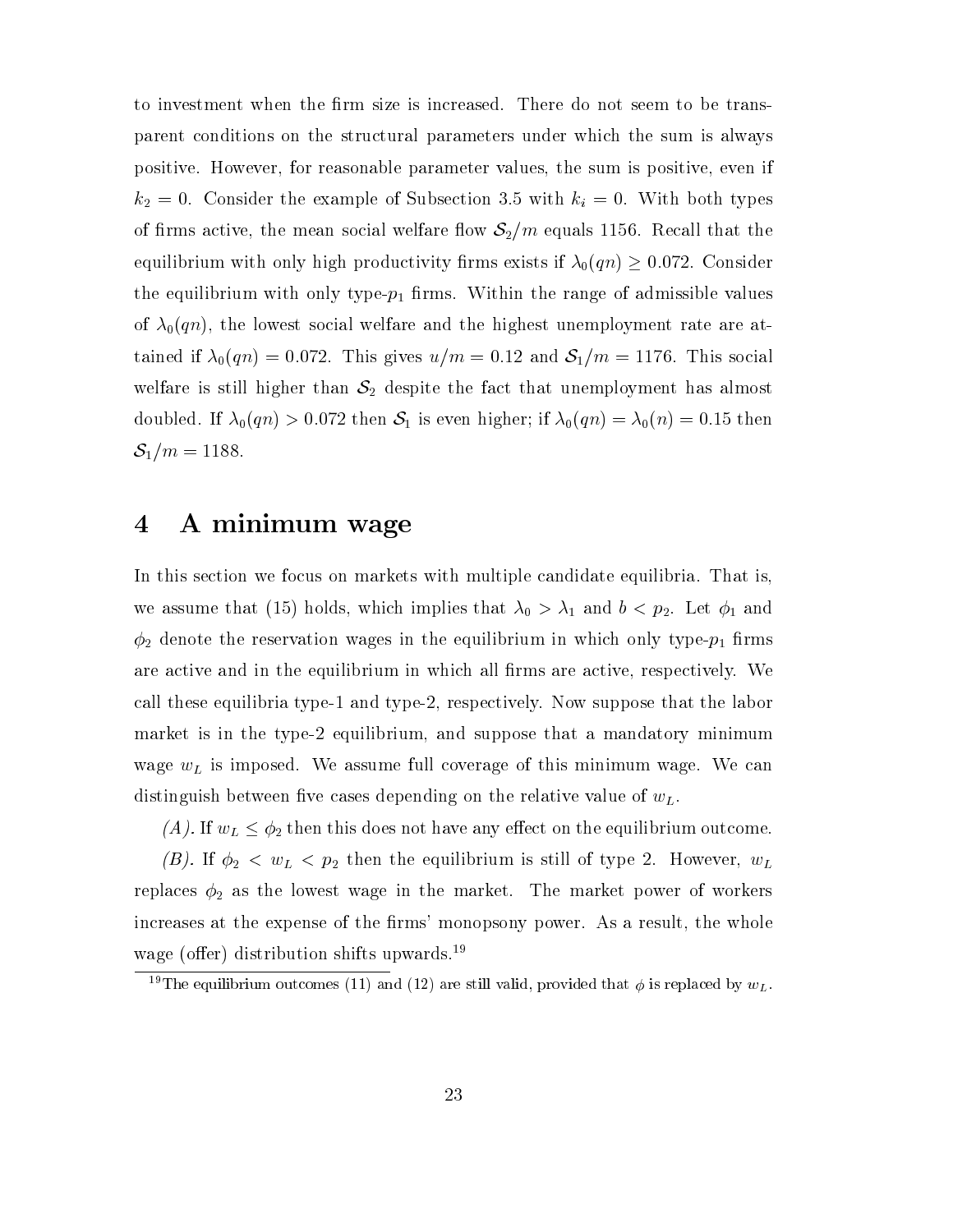(C). If  $p_2 \leq w_L < \phi_1$  then type- $p_2$  firms cannot operate profitably anymore, and the type-2 equilibrium is replaced by the type-1 equilibrium. However, the outcome of the latter equilibrium is not affected in any way by  $w<sub>L</sub>$  since it is smaller than  $\phi_1$ . As a result, the imposition of  $w_L$  induces a shift in the equilibrium, but the value of  $w<sub>L</sub>$  itself does not affect the new equilibrium outcomes. The minimum wage is strictly smaller than the lowest wage in the market, and consequently the wage (offer) density does not display a spike at it.

(D). If  $\phi_1 \leq w_L < p_1$  then again the type-2 equilibrium is replaced by the type-1 equilibrium, but now  $w<sub>L</sub>$  affects the outcome of the latter equilibrium since it is the lowest wage in the market. The outcome in case of a homogeneous model with  $\underline{w} = w_L$  has been analyzed extensively in Van den Berg and Ridder (1998).

(E). If  $w_L \geq p_1$  then type- $p_1$  and type- $p_2$  firms cannot operate profitably, and there is no production.

Obviously, the most interesting cases above are  $(C)$  and  $(D)$ , because then the minimum wage induces a shift to the type-1 equilibrium.<sup>20</sup> The social welfare effect<sup>21</sup> of this shift is smaller than the value of  $S_1 - S_2$  in the previous subsection. Most importantly, this value does not take account of the costs of destruction of type- $p_2$  firms, notably the costs of investment in type- $p_2$  capital that was made before imposition of  $w_L$ . We therefore have to subtract  $(1 - q)nk_2$  from  $S_1 - S_2$ . The value of  $S_1 - S_2$  also does not take account of the short-term increase in unemployment of workers who were employed at type- $p_2$  firms. The dynamics of unemployment and the size of this effect are extremely difficult to calculate. Whether the imposition of  $w<sub>L</sub>$  increases social welfare depends on the model parameters. An equilibrium shift is not Pareto-improving when it entails a loss for the owners of type- $p_2$  firms.<sup>22</sup>

 $22$ If the labor market consists of a number of separate labor markets each with its own highest

<sup>&</sup>lt;sup>20</sup>The effects in (B), (C) and (D) are consistent with a number of stylized facts (see Card and Krueger, 1995). In general, an increase in the minimum wage decreases wage variation and has a positive effect on wages above it.

<sup>&</sup>lt;sup>21</sup>In practice, the minimum wage level may not be determined by maximization of social welfare. Sobel (1999) convincingly argues that the relative strength of interest groups in the political process is an important determinant.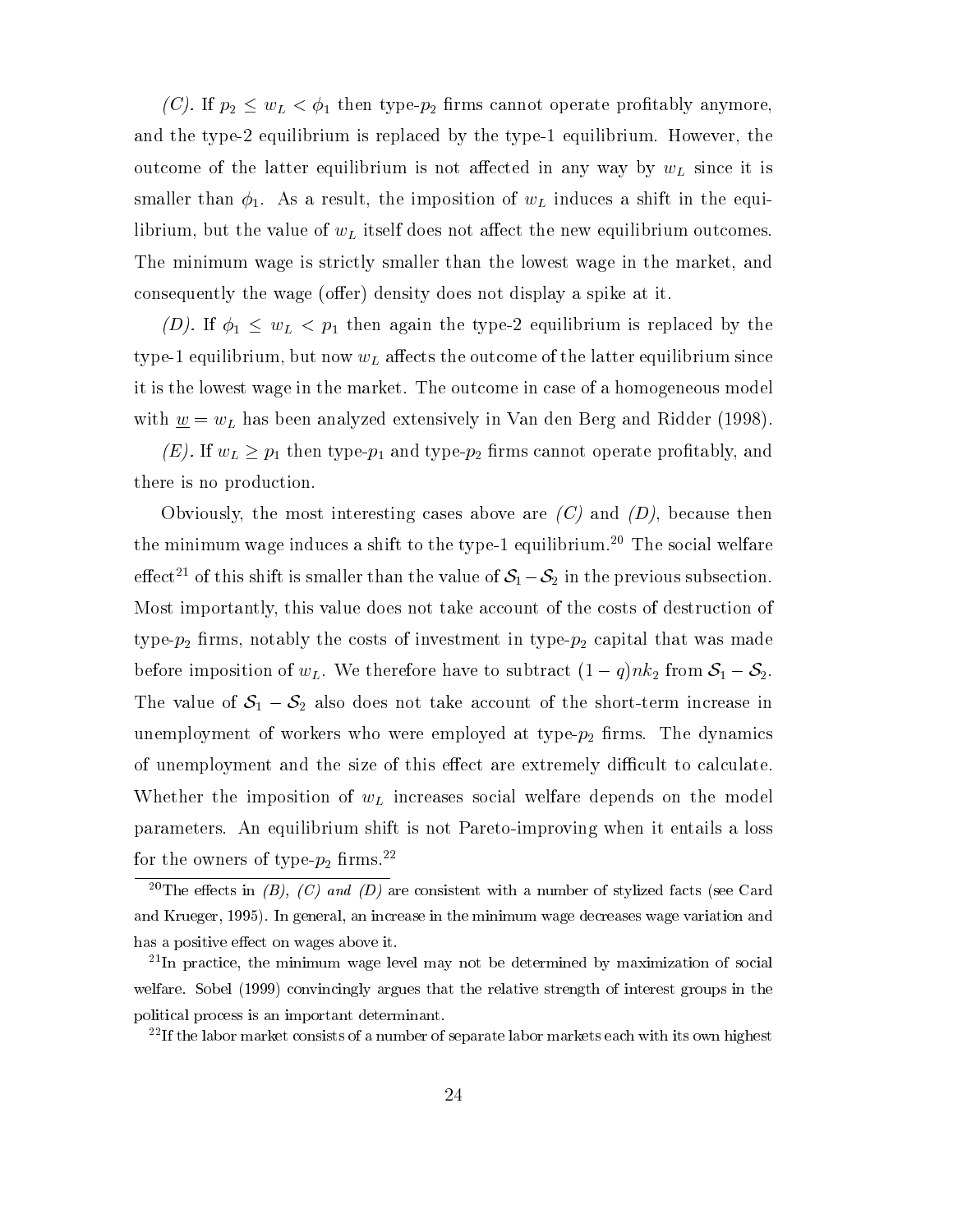Now let us examine the effect of abolition of the minimum wage after it has been imposed. In  $(A)$ , nothing changes. In  $(B)$ ,  $(D)$  and  $(E)$ , the equilibrium outcomes do change. In  $(B)$  and  $(D)$ , the set of active firms does not change, but the wage distribution shifts toward lower wages. The equilibrium in  $(B)$  returns to the equilibrium with outcomes that are equal to those before imposition of  $w<sub>L</sub>$ . In  $(C)$ , the equilibrium outcome does not change, meaning that the temporary imposition of  $w<sub>L</sub>$  has established a permanent shift from the type-2 to the type-1 equilibrium.

Of course, when multiple equilibria are possible, any change in labor market policy that raises the reservation wage could potentially move the economy from the bad to the good equilibrium. Alternatives to the imposition of a minimum wage are an increase of the opportunity cost of employment b and the imposition of a tax on firms.

Let us return to the effects of the imposition of  $w<sub>L</sub>$  in  $(C)$ . From the fact that the minimum wage is strictly smaller than the lowest wage in the market, a casual observer may induce that the minimum wage is not \binding" and is thus irrelevant. Indeed, he may be strengthened in this belief in the case of an abolition of the minimum wage, since the latter does not affect the equilibrium.

It is important to stress that the above results are not due to the assumption that <sup>p</sup> can only attain two values. Recall from Subsection 3.4 that multiple equilibria are possible if p has a continuous distribution or a discrete distribution with more than two points of support. In the model with a continuously distributed  $p$ , the imposition of a minimum wage in between the two reservation wages that are associated with the two equilibria ensures that one of the equilibria cannot exist anymore, but it does not affect the outcome of the other equilibrium. This corresponds to case  $(C)$  above.<sup>23</sup>

level of  $p$ , then the imposition of a minimum wage that exceeds the highest possible  $p$  within a particular market causes all individuals associated with that market to become permanently (or structurally) unemployed. This justifies a policy in which minimum wages are sector-specific and occupation-specic.

 $^{23}$ It can be shown that similar results arise in models with match-specific productivity het-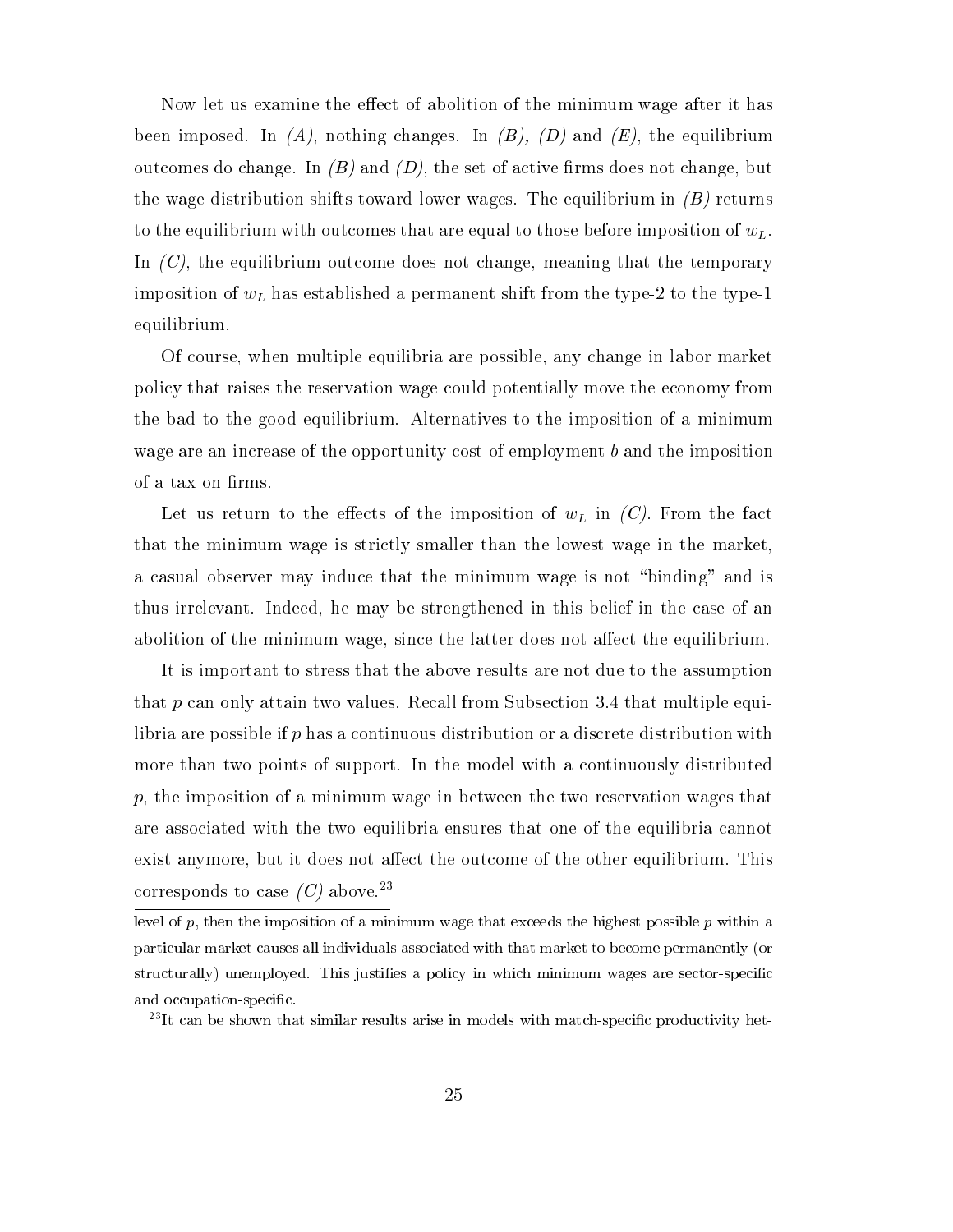It is often argued that a spike in the wage density at the minimum wage indicates that the minimum wage has an effect on the wage density, whereas the absence of such a spike indicates that the minimum wage is irrelevant. The above results question the universal validity of such a view. Interestingly, wage data from European countries often do not display a spike at the minimum wage even though there is typically full compliance (see evidence in Ostros, 1994, Koning, Ridder and Van den Berg, 1995, Van den Berg and Ridder, 1998, Bunzel et al.,  $2001$ , and Bontemps, Robin and Van den Berg,  $2000$ ).<sup>24</sup>

#### **Conclusion**  $\overline{5}$

The mutual dependence of the reservation wage of the unemployed and the lowest protable productivity level can generate multiplicity of equilibrium. From estimates from the literature on structural estimation of equilibrium search models it follows that multiplicity is an empirically relevant phenomenon. The results remain valid under a number of model extensions. They imply that a minimum wage policy can be fruitfully applied to single out the desirable equilibrium. In such a case, the resulting minimum wage may wrongfully appear to be irrelevant, as its value can be strictly smaller than the lowest wage in the market.

erogeneity and wage bargaining, like the Flinn and Heckman (1982) and Flinn (1999) model. <sup>24</sup>Note that our model does not rule out the presence of a spike at  $w<sub>L</sub>$ . In case (B) above, the wage (offer) density displays a spike at  $w<sub>L</sub>$  if the latter is only marginally lower than  $p<sub>2</sub>$ . In the latter case, all type- $p_2$  firms are active, and they are all forced to pay a wage in between  $w_L$ and  $p_2$ . A likewise situation occurs in case (D) above, if  $w_L$  is only marginally lower than  $p_1$ . Bontemps, Robin and Van den Berg (2000) show that such a "congestion" spike in the wage density at  $w<sub>L</sub>$  can also be generated if p is continuously distributed and fixed production costs are zero.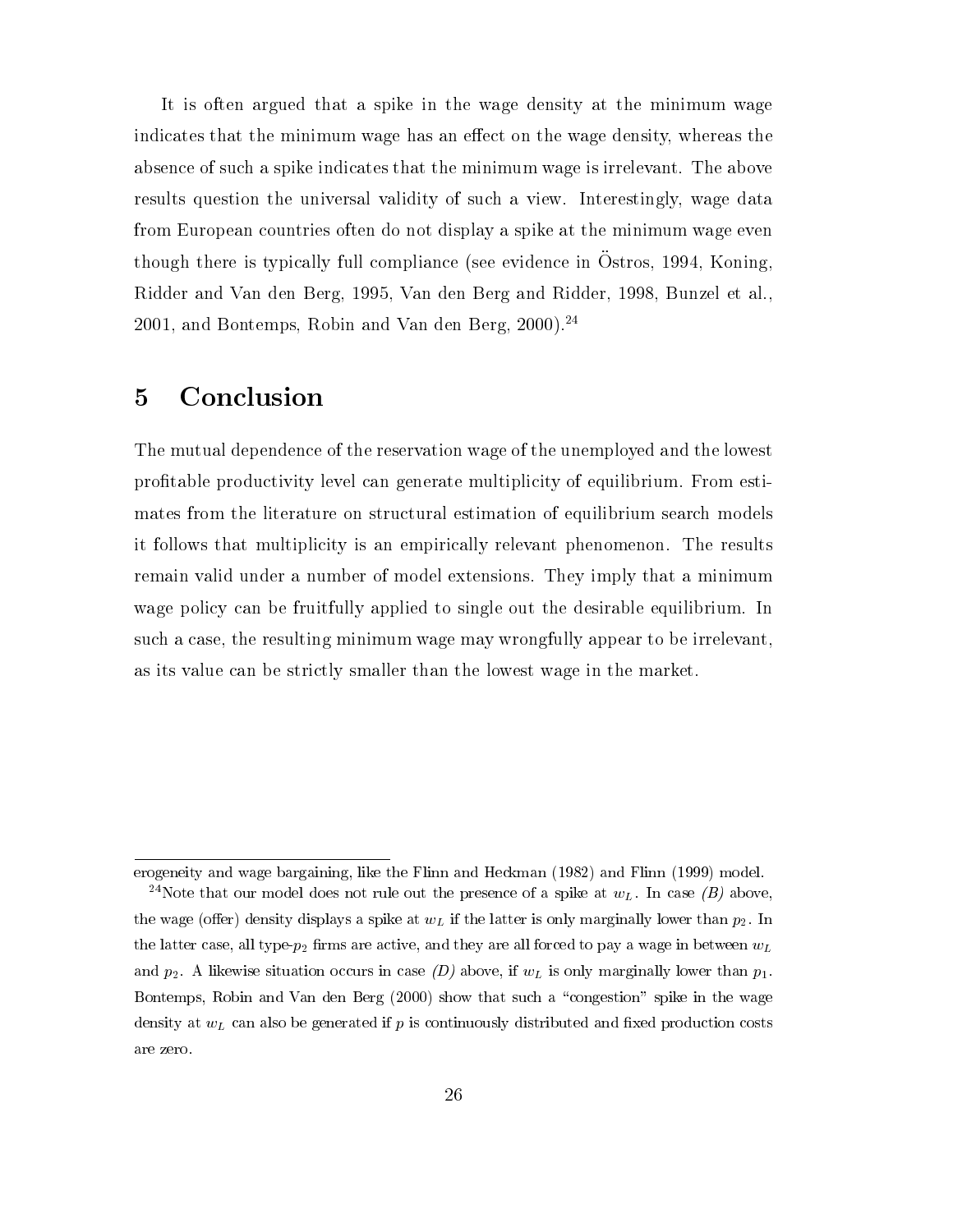## References

- Acemoglu, D., "Good jobs versus bad jobs", Journal of Labor Economics 19  $(2001), 1-22.$
- Acemoglu, D. and R. Shimer, "Wage and technology dispersion", Review of Economic Studies  $67$  (2000),  $585-608$ .
- Albrecht, J.W. and B. Axell, "An equilibrium model of search unemployment", Journal of Political Economy 92 (1984), 824-840.
- Boal, W.M. and M.R. Ransom, "Monopsony in the labor market", Journal of *Economic Literature* 35 (1997), 86-112.
- Bontemps, C., J.M. Robin, and G.J. van den Berg, "An empirical equilibrium job search model with search on the job and heterogeneous workers and firms", International Economic Review  $40$  (1999), 1039-1074.
- Bontemps, C., J.M. Robin, and G.J. van den Berg, "Equilibrium search with continuous productivity dispersion: theory and non-parametric estimation", International Economic Review  $41$  (2000), 305-358.
- Bowlus, A.J., "A search interpretation of male-female wage differentials", *Journal* of Labor Economics 15 (1997), 625–657.
- Bowlus, A.J., N.M. Kiefer, and G.R. Neumann, "Estimation of equilibrium wage distributions with heterogeneity", Journal of Applied Econometrics 10 (1995), S119-S131.
- Bowlus, A.J., N.M. Kiefer, and G.R. Neumann, "Equilibrium search models and the transition from school to work", International Economic Review 42 (2001), 317-343.
- Brown, C., C. Gilroy, and A. Kohen, "The effect of the minimum wage on employment and unemployment", Journal of Economic Literature 20 (1982), 487-528.
- Bunzel, H., B.J. Christensen, P. Jensen, N.M. Kiefer, L. Korsholm, L. Muus, G.R. Neumann, and M. Rosholm, "Specification and estimation of equilibrium search models", Review of Economic Dynamics  $4$  (2001), 90–126.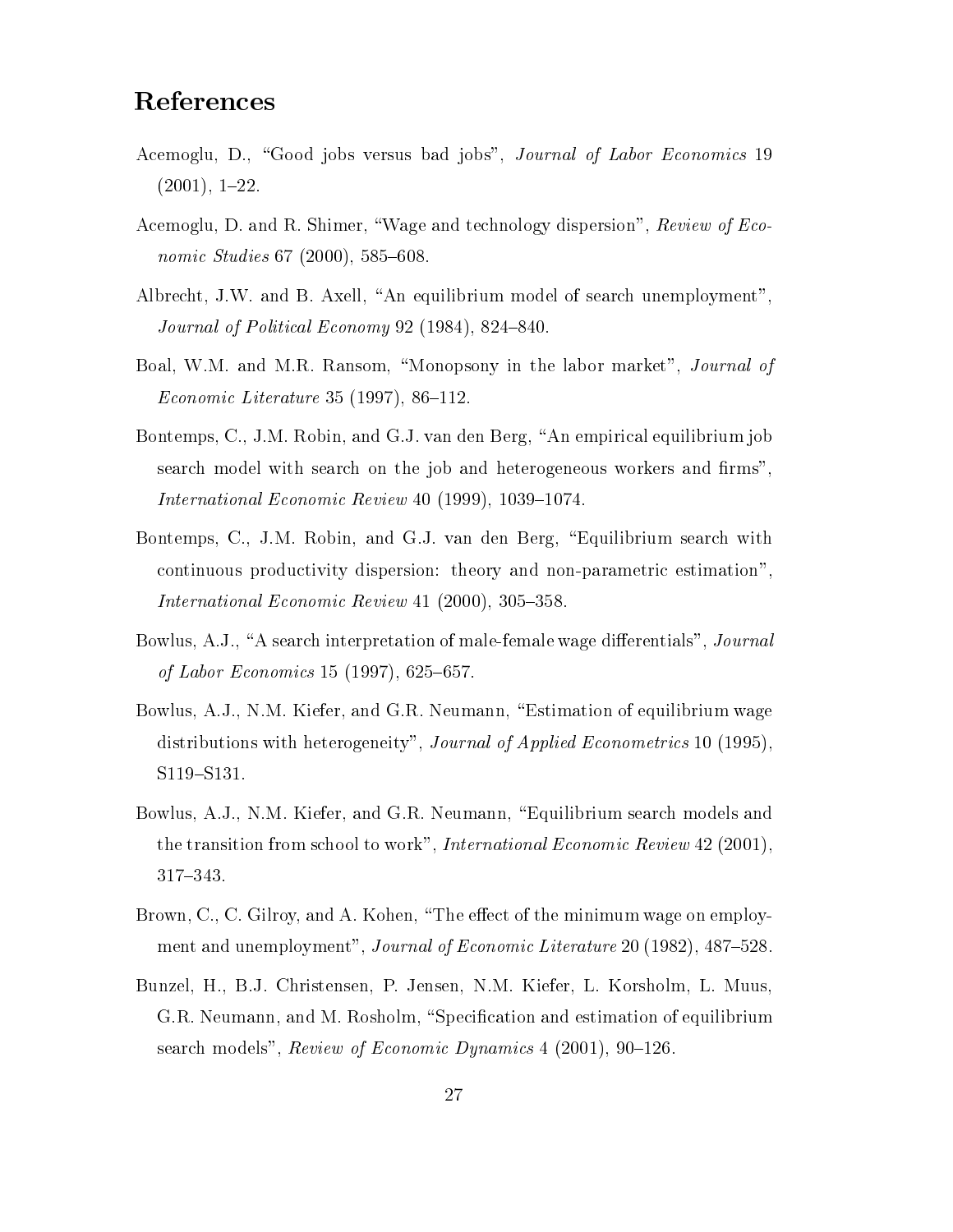- Burdett, K. and M.G. Coles, "Marriage and class", *Quarterly Journal of Eco*nomics  $112$  (1997),  $141–168$ .
- Burdett, K., R. Lagos, and R. Wright, "Unemployment, inequality, and crime", Working paper, University of Pennsylvania, 2002.
- Burdett, K. and D.T. Mortensen, "Wage differentials, employer size, and unemployment", International Economic Review 39 (1998),  $257-273$ .
- Burdett, K. and R. Wright, "Two-sided search with nontransferable utility". Review of Economic Dynamics 1 (1998),  $220-245$ .
- Card, D. and A.B. Krueger, Myth and measurement (Princeton: Princeton University Press, 1995).
- Diamond, P.A., "A model of price adjustment", Journal of Economic Theory 3  $(1971), 156–168.$
- Diamond, P.A., "Aggregate demand management in search equilibrium", Journal of Political Economy 90  $(1982)$ , 881-894.
- Eckstein, Z. and K.I. Wolpin, \Estimating a market equilibrium search model from panel data on individuals",  $Econometrica$  58 (1990), 783-808.
- Flinn, C.J., "Minimum wage effects on labor market outcomes under search with bargaining", Working paper, New York University, 1999.
- Flinn, C.J. and J.J. Heckman, "New methods for analyzing structural models of labor force dynamics", *Journal of Econometrics* 18 (1982), 115–168.
- Koning, P., G. Ridder, and G.J. van den Berg, "Structural and frictional unemployment in an equilibrium search model with heterogeneous agents", Journal of Applied Econometrics 10 (1995), S133–S151.
- MacMinn, R.D., "Job search and the labor dropout problem reconsidered",  $Quar$ terly Journal of Economics 95 (1980), 69-87.
- Manning, A., Monopsony in Motion (Princeton: Princeton University Press, 2003).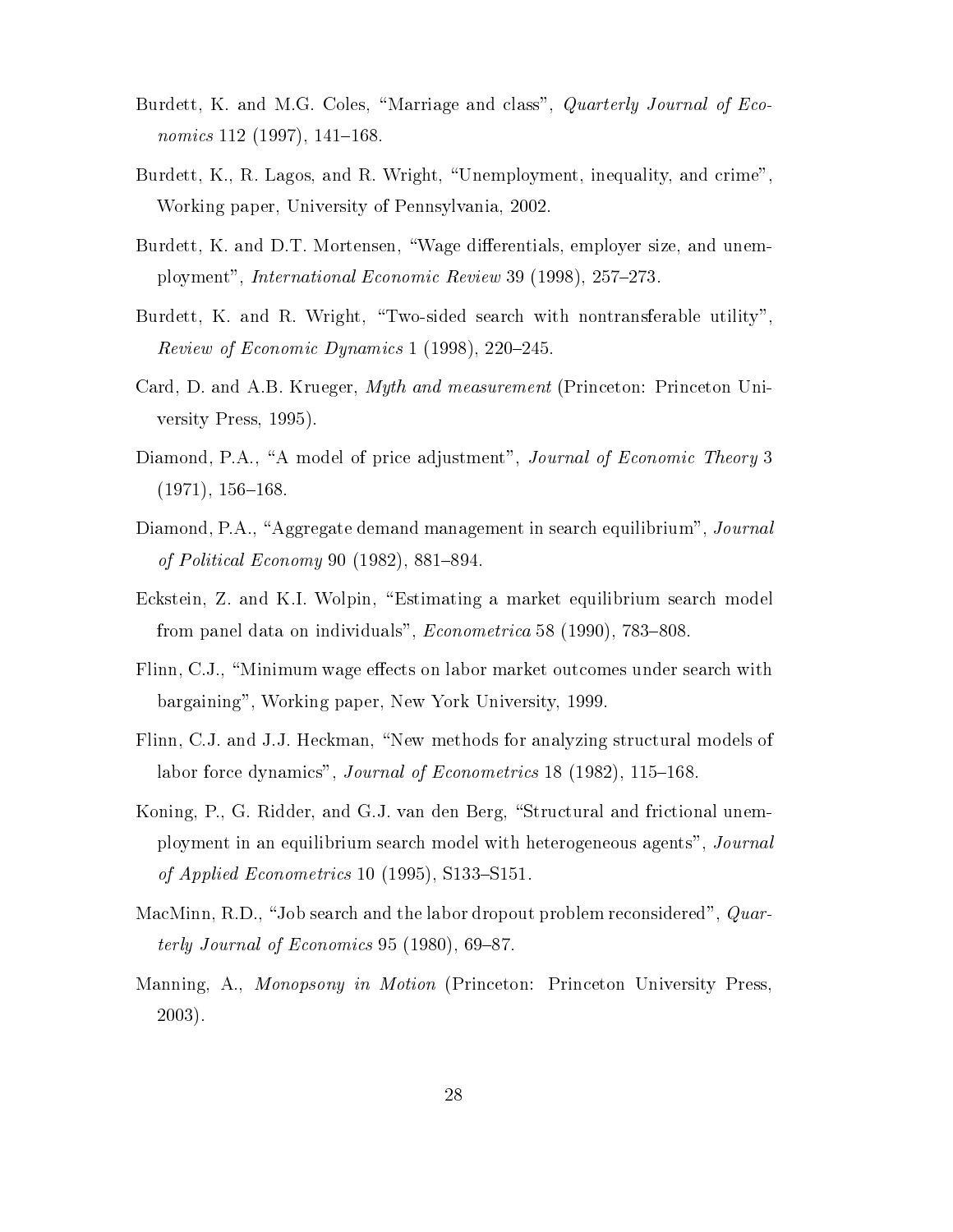- Masters, A.M., "Wage posting in two-sided search and the minimum wage",  $International Economic Review 40 (1999), 809-826.$
- Mortensen, D.T., "Job search and labor market analysis", in O. Ashenfelter and R. Layard, eds., *Handbook of Labor Economics* (Amsterdam: North-Holland, 1986).
- Mortensen, D.T., "Equilibrium wage distributions: a synthesis", in J. Hartog et al., eds., Panel data and labour market studies (Amsterdam: North-Holland, 1990).
- Mortensen, D.T., "Modeling matched job-worker flows", Working paper, Northwestern University, 1999.
- Mortensen, D.T., "Equilibrium unemployment with wage posting: Burdett-Mortensen meet Pissarides", in H. Bunzel et al., eds., Panel data and structural labour market models (Amsterdam: North-Holland, 2000).
- Mortensen, D.T. and C.A. Pissarides, "New developments in models of search in the labor market", in O. Ashenfelter and D. Card, eds., Handbook of Labor Economics, Volume III (Amsterdam: North-Holland, 1999).
- Ostros,  $T<sub>1</sub>$ , "Do minimum wages matter? The case of Swedish mining and manufacturing", in B. Holmlund, editor, Pay, Productivity, and Policy (Stockholm: FIEF, 1994).
- Petrongolo, B. and C.A. Pissarides, \Looking into the black box: a survey of the matching function", Journal of Economic Literature 39 (2001), 390-431.
- Ridder, G. and G.J. van den Berg, \Empirical equilibrium search models", in D.M. Kreps and K.F. Wallis, eds., Advances in Economics and Econometrics: Theory and Applications (Cambridge: Cambridge University Press, 1997).
- Ridder, G. and G.J. van den Berg, "Estimating measures of labor market imperfection for five OECD countries, using aggregate data in an equilibrium search framework", Working paper, Free University Amsterdam, 1998.
- Robin, J.M. and S. Roux, "Balanced or random matching: an equilibrium search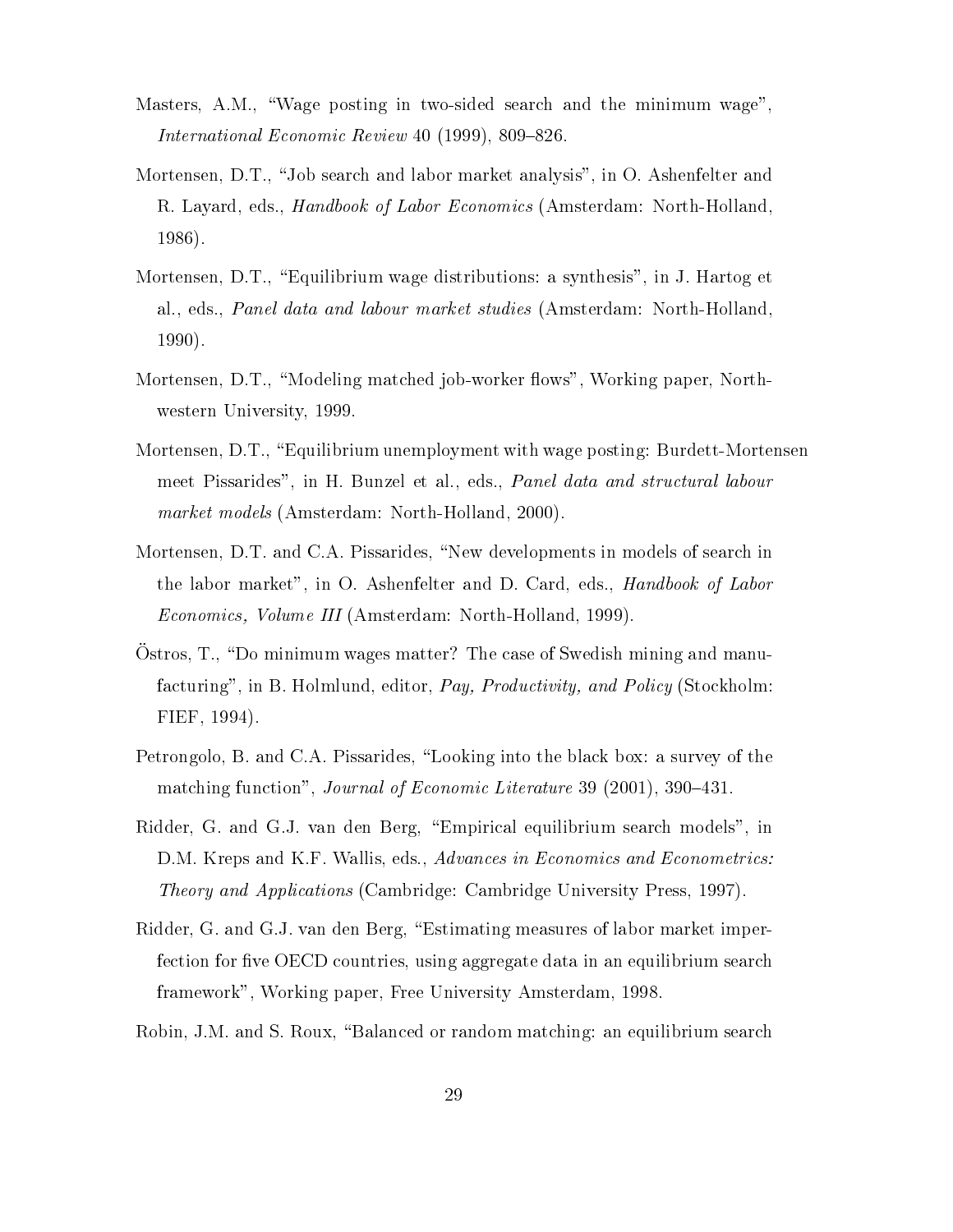model with endogenous capital and two-sided search", Working paper, LEA-INRA, 1999.

- Sobel, R.S., "Theory and evidence on the political economy of the minimum wage", Journal of Political Economy  $107$  (1999),  $761-785$ .
- Van den Berg, G.J., "Empirical inference with equilibrium search models of the labor market",  $Economic\ Journal$  109 (1999), F283-F306.
- Van den Berg, G.J., "Multiple equilibria and minimum wages in labor markets with informational frictions and heterogeneous production technologies", Working paper, Free University Amsterdam, 2000.
- Van den Berg, G.J. and G. Ridder, "An empirical equilibrium search model of the labor market",  $Econometrica 66 (1998), 1183-1221.$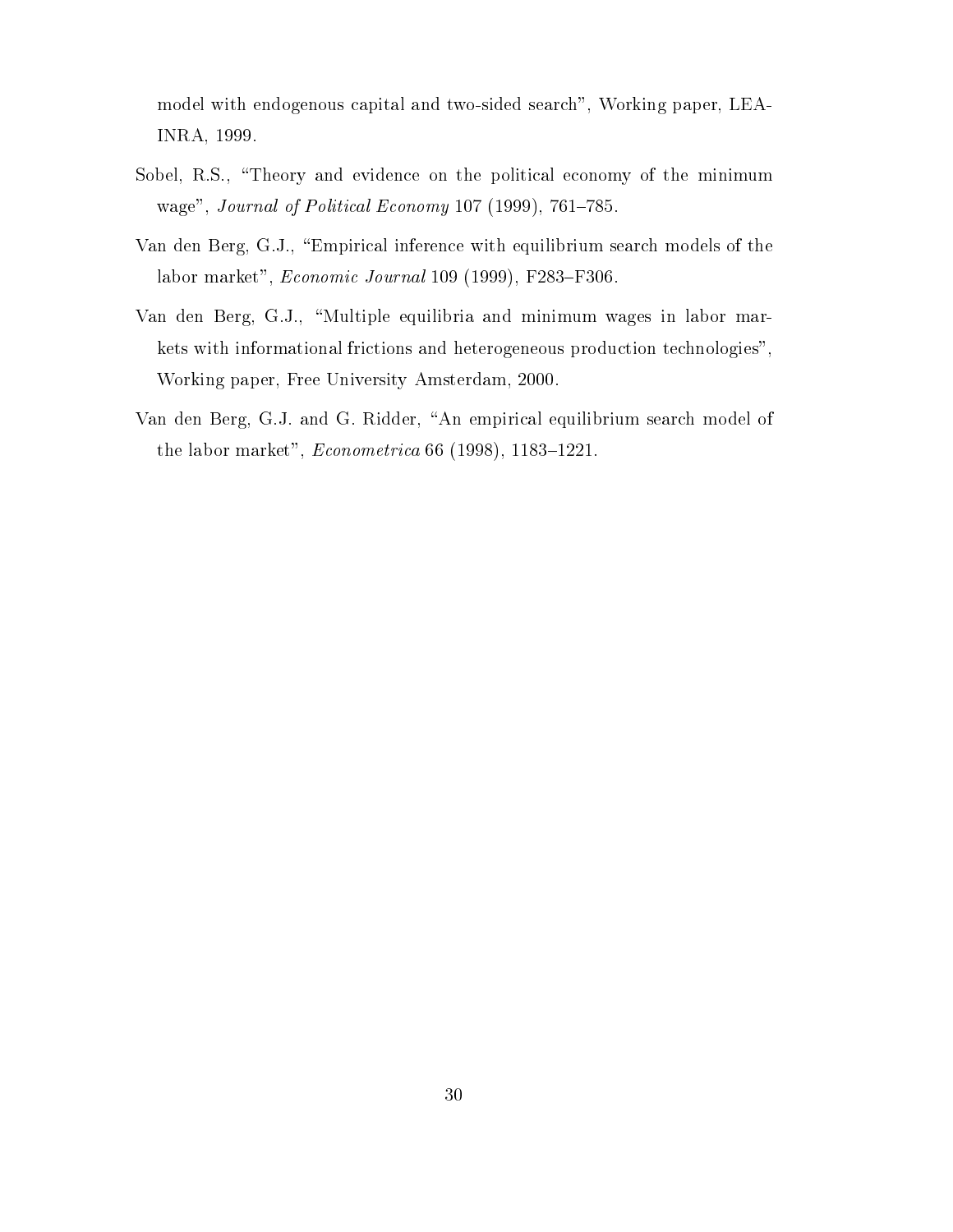# Appendix

### 1 Proof of Proposition 1.

From Section 2,

$$
\frac{u(n_a)}{m} = \frac{\delta}{\delta + \lambda_0(n_a)}\tag{19}
$$

By substituting (19) into (5) and using (6), we obtain a relation that can be written as the inverse of the function  $\lambda_0(n_a)$  if  $\beta > 0$ ,

$$
n_a = \lambda_0^{\frac{1}{\beta}} \mu^{-\frac{1}{\beta}} m \left[ \alpha + (1 - \alpha) \frac{\delta}{\delta + \lambda_0} \right] \tag{20}
$$

This function is increasing. The derivative of  $n_a$  with respect to  $\lambda_0$  is proportional to  $x^{\frac{1}{\beta}-1}(1+x)^{-2}[\alpha x^2+(1+\alpha-\beta+\alpha\beta)x+1]$ , with  $x=\lambda_0/\delta$ . The term in square brackets is positive for all  $x \geq 0$ . As a result,  $\lambda_0$  increases in  $n_a$ .

The condition (16) holds for all  $0 < q < 1$  iff the inverse function  $n_a(\lambda_0)$ satisfies

$$
\frac{n_a(\lambda_0)}{n} < \frac{\lambda_0}{\lambda_0(n)}
$$

for all  $0 < \lambda_0 < \lambda_0(n)$ , where  $\lambda_0$  is the argument of the function  $n_a(.)$ , and n and  $\lambda_0(n)$  are fixed constants. We first consider the case  $\beta > 0$ . Equation (20) can be rewritten as

$$
\frac{n_a}{n} = \left(\frac{\lambda_0}{\lambda_0(n)}\right)^{\frac{1}{\beta}} \frac{\alpha + (1-\alpha)\frac{\delta}{\delta + \lambda_0}}{\alpha + (1-\alpha)\frac{\delta}{\delta + \lambda_0(n)}}
$$

Therefore,  $n_a/n < \lambda_0/\lambda_0(n)$  iff

$$
\frac{\lambda_0^{\frac{1}{\beta}-1}}{\delta+\lambda_0}(\delta+\alpha\lambda_0)<\frac{\lambda_0(n)^{\frac{1}{\beta}-1}}{\delta+\lambda_0(n)}(\delta+\alpha\lambda_0(n))\tag{21}
$$

We already know that  $\lambda_0(n_a) < \lambda_0(n)$ , so if the function  $x^{\frac{1}{\beta}-1}(\delta+\alpha x)/(\delta+x)$ strictly increases in x for  $x \in (0, \lambda_0(n)]$ , then the inequality (21) is true for all  $\lambda_0 \in (0, \lambda_0(n))$  (i.e. for all  $q \in (0, 1)$ ). The derivative of this function with respect to <sup>x</sup> is proportional to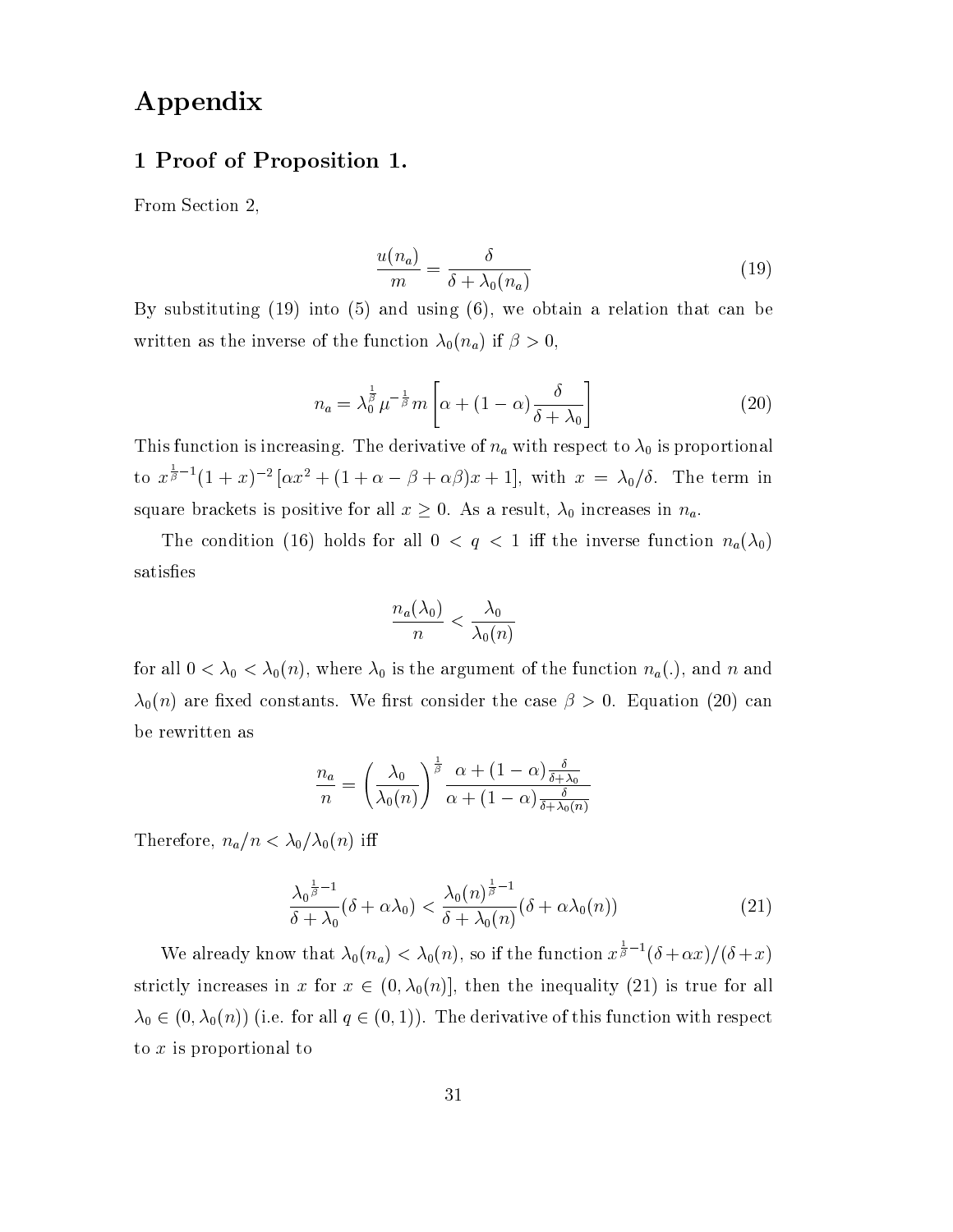$$
\alpha(1-\beta)x^2 + \delta(1+\alpha-2\beta)x + \delta^2(1-\beta)
$$
 (22)

Clearly, the values of this expression are positive for every  $x \geq 0$  if the second coefficient  $\delta(1 + \alpha - 2\beta)$  is non-negative. This gives the sufficient condition  $0 < \beta \leq (1 + \alpha)/2$ . Expression (22) is a second-degree polynomial in x. After some elaboration it follows that its values are positive on  $\mathrm{I\!R}$  iff  $(1-\sqrt{\alpha})/2 < \beta <$  $(1+\sqrt{\alpha})/2,$  and its values are positive on  ${\rm I\!R}$  except at one point iff  $\beta=(1-\sqrt{\alpha})/2$ or  $\beta = (1 + \sqrt{\alpha})/2$ . This gives the second sufficient condition:  $(1 - \sqrt{\alpha})/2 \leq$  $\beta \leq (1 + \sqrt{\alpha})/2$ . Together, the two conditions result in  $0 < \beta \leq (1 + \sqrt{\alpha})/2$ . In fact, the latter gives a complete characterization of the parameter values for which (22) is positive for all  $x \geq 0$  except possibly for one x value, given that  $0 < \alpha, \beta < 1$ . Finally, if  $\beta = 0$  the  $\lambda_0$  does not depend on  $n_a$ , so (16) is trivially satisfied for every  $0 < q < 1$ .

### 2 Higher job offer arrival rate in employment.

Let  $\lambda_0 < \lambda_1$ , i.e.,  $\alpha > 1$ . Then, the higher the wages, the more important it is to leave unemployment as quickly as possible, so the lower the reservation wage. From the intuition behind the multiplicity in the case  $\lambda_0 > \lambda_1$  it is obvious that multiplicity is not to be expected in this reverse case. Indeed, by using the results in Appendix 1 in conjunction with inequalities (15), it can be demonstrated that there are no multiple equilibria for any  $\alpha > 1$  and  $0 \le \beta < 1.^{25}$  For certain ranges of parameter values, neither of the two candidate equilibria we considered exists (see footnote 25), but the third candidate equilibrium where only a fraction of the low-productivity firms are active exists. Somewhat loosely, if all firms of both firm types are active then the reservation wage gets too high, while if only high-productivity firms are active then the reservation wage gets too low.

 $^{25}$ In this case, inequality (16) is always satisfied, so that the negative number on the righthand side of (15) is always larger than the negative number on the left-hand side.